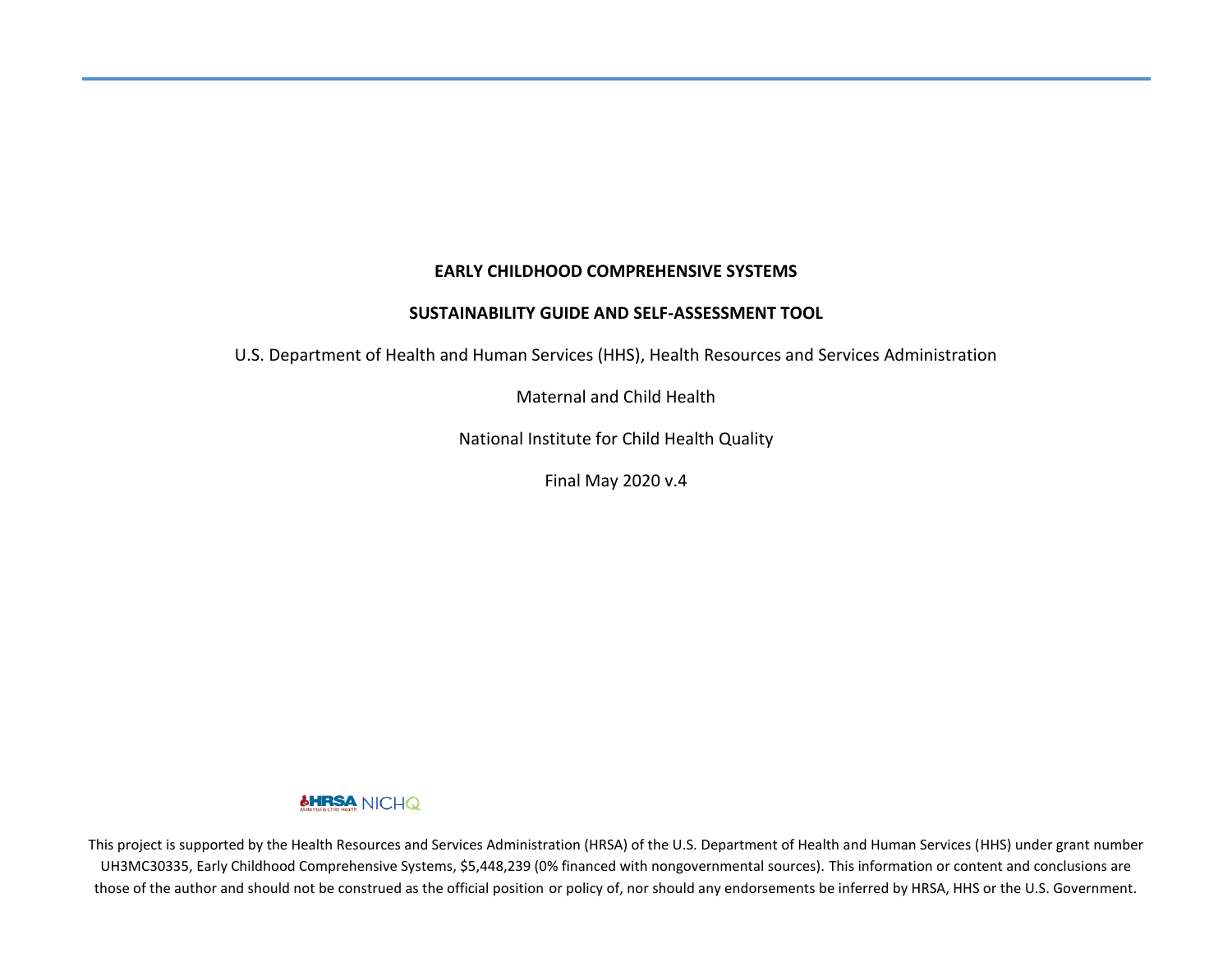

## **ECCS CoIIN Sustainability Guide**

In 2016, the U.S. Health Resources and Services Administration, Maternal and Child Health Bureau (HRSA/MCHB) launched an effort to identify ways to improve early childhood systems, resources, and coordination across sectors so that all children can achieve optimal and equitable early childhood developmental health outcomes. This led to the Early Childhood Comprehensive Systems Collaborative Improvement and Innovation Network (ECCS CoIIN) grant program.

The ECCS CoIIN is a multiyear initiative that informs and contributes to a national effort to improve early childhood systems, as well as advances state and local early childhood system coordination efforts. Twelve states and their 28 communities are participating in the ECCS CoIIN, led by the National Institute for Children's Health Quality (NICHQ) and their partners. Using NICHQ's change management approach, which leverages collaboration, innovation and quality improvement methodology, these states and their communities are implementing a series of evidence-based solutions and using data to track results.

The overall aim of the ECCS CoIIN is that within 60 months, participating communities will show a 25 percent increase from baseline in age appropriate developmental skills among their communities' 3-year-old children.

One of the secondary aims of the ECCS CoIIN is to:

*e) test innovative EC systems change ideas, develop spread strategies, and adopt new EC policies for sustaining the systems developed during this project that improve children's developmental health and family well-being.*

ECCS CoIIN grantees facilitate positive changes in early childhood practices and systems. Sustaining these changes can be challenging. Sustainability demands attention to multiple factors and requires action in multiple domains. Such complexity can be simplified by sustainability planning via an organizing framework. The ECCS CoIIN Coordinating Center Team has created a Sustainability Guide, based on the Collective Impact framework, to help grantees intentionally plan for maintaining practices and policies created by the ECCS CoIIN work. The guide includes a self-assessment tool and a sample sustainability plan template. Examples of other sustainability tools and links to other resources on sustainability planning are also included. Guidance for ECCS CoIIN grantees makes it clear that planning for sustainability should begin very early in the project. ECCS CoIIN grantees can help sustain activities by building upon each of the Collective Impact elements and their components, even if additional funding is limited or unavailable.

The self-assessment tool is a guide to help states and communities discuss and think about some of the elements involved in the ECCS CoIIN and determine next steps for sustaining the work.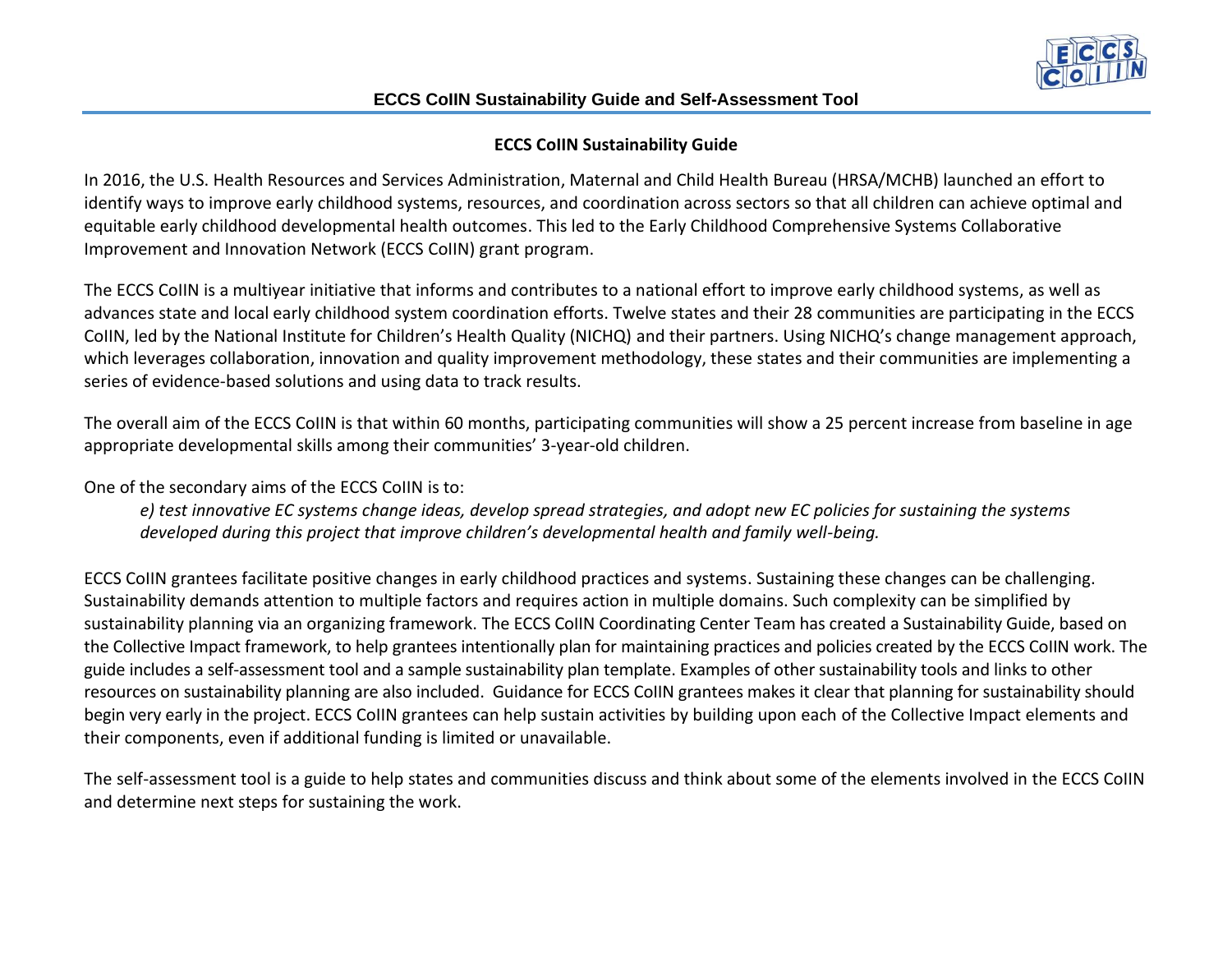

# **Why Is Sustainability Important?**

ECCS CoIIN leaders and other stakeholders understand the importance of coordinating and linking health, social services, and other resources that will improve the overall well-being of children and families. Due to the ever-changing financial landscape and increased competition for resources, grantees need to ensure that they work in partnership to identify and address challenges so that their resulting initiatives can have lasting and continuous impact. Sustainability is not just about funding. It's also about creating and building momentum to maintain community-wide change by organizing and maximizing community assets and resources. It means institutionalizing policies and practices within communities and organizations. It also means involving a multitude of interested parties who can develop long-term buy-in and support for ECCS CoIIN efforts (Batan, Butterfoss, Jaffe, & LaPier, n.d.).

## **Why Develop a Sustainability Plan?**

The ECCS CoIIN is a complex project with multiple stakeholders, agencies, and organizations. It is critical to begin having conversations with stakeholders early in the grant cycle in order to develop a plan and build sustainability efforts. Making sustainability a priority and planning for it can help grantees define critical short- and long-term strategies; develop messages to attract and make the best use of human, financial, and in-kind resources; and obtain input and buy-in from partner agencies, organizations, and key stakeholders.

Intentional planning for sustainability will also help grantees define their work and their level of commitment. Aligning services with community needs and creating a strategy for adapting to changing needs will help grantees achieve longevity. Sustainability planning is a process that takes time and resources. It is essential to the place-based community(ies) and it is more cost effective to sustain the important components of programs and services now, rather than letting them end and recreating them later (Batan, Butterfoss, Jaffe, & LaPier, n.d.).

The ECCS CoIIN Sustainability Self-Assessment Tool can be used to involve key stakeholders in sustainability planning; organize the planning process; and gather useful data about the current status of the early childhood environment, infrastructure, resources, and shared mission. Key stakeholders can use the results to identify priorities and to create a sustainability plan with concrete strategies, timelines, responsibilities, and outcomes.

## **What is the Collective Impact Framework?**

Collective Impact is the commitment of a group of individuals from different sectors to a common agenda for solving a complex social or environmental problem. Here is a summary of Collective Impact by FSG, a nonprofit social impact consulting firm that has pioneered the model.

(Retrieved from [https://www.collectiveimpactforum.org/what](https://www.collectiveimpactforum.org/what-collective-impact)[collective-impact,](https://www.collectiveimpactforum.org/what-collective-impact) April 21, 2020).

In order to create lasting solutions to social problems on a largescale, organizations—including those in government, social services, and the business sector—need to coordinate their efforts and work together around a clearly defined goal.

Collective Impact is a significant shift from the social sector's current paradigm of "isolated impact," because the underlying premise of Collective Impact is that no single organization can create large-scale, lasting social change alone. Systemic social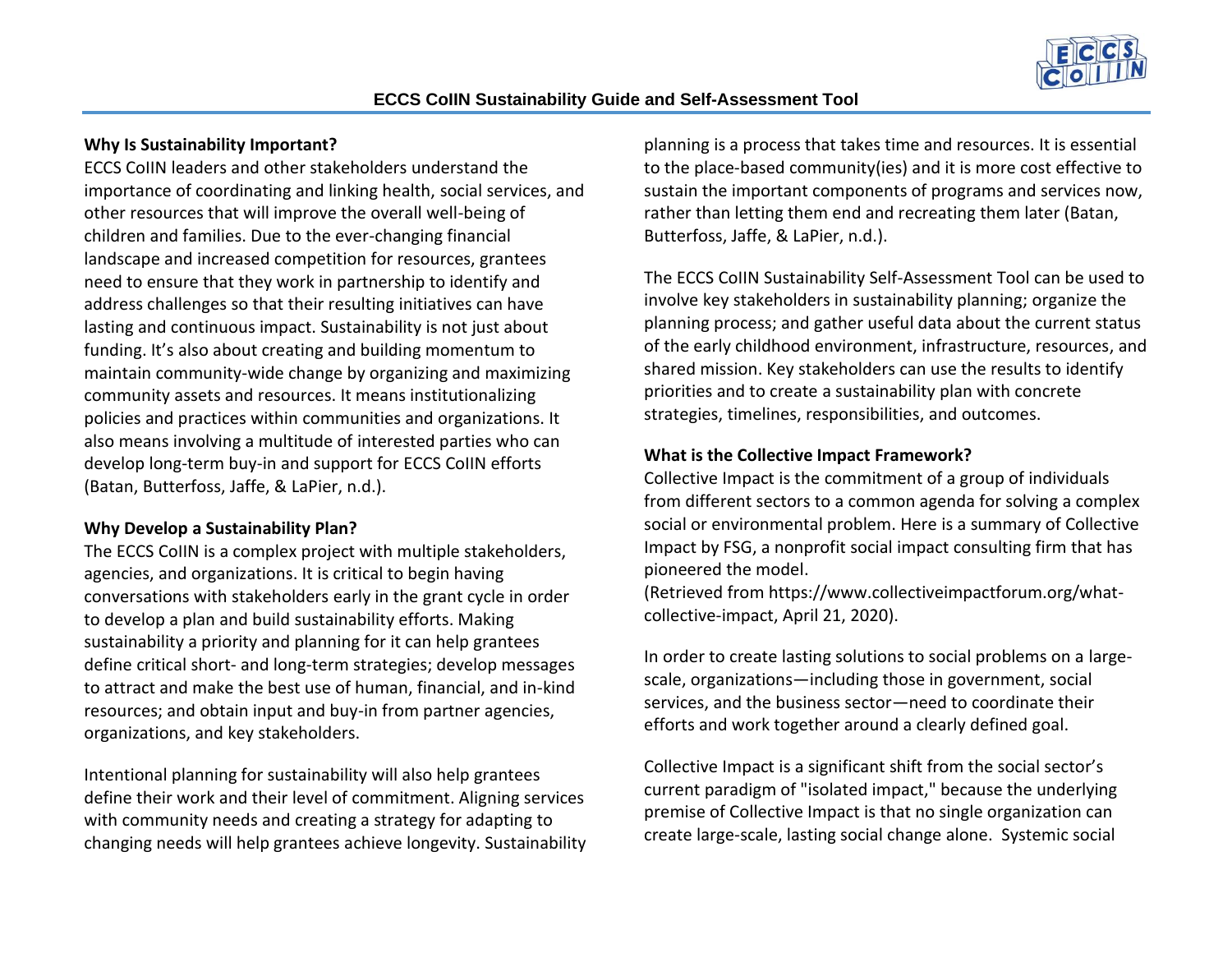

problems cannot be solved by simply scaling or replicating one organization or program; there is no "silver bullet" solution to these problems. Strong organizations are necessary but not sufficient for large-scale social change.

Collective Impact is best employed for problems that are complex and systemic, such as developmental health promotion and screening, rather than problems that are technical in nature. Collective Impact is more rigorous and specific than collaboration among organizations.

## **The Five Conditions of Collective Impact**

There are five conditions that, together, lead to meaningful results from Collective Impact:

- 1. Common Agenda: All participants have a shared vision for change including a common understanding of the problem and a joint approach to solving it through agreed upon actions.
- 2. Mutually Reinforcing Activities: Participant activities must be differentiated while still being coordinated through a mutually reinforcing plan of action.
- 3. Shared Measurement: Collecting data and measuring results consistently across all participants ensures efforts remain aligned and participants hold each other accountable.
- 4. Backbone Organization: Creating and managing collective impact requires a separate organization(s) with staff and a specific set of skills to serve as the backbone for the entire

initiative and coordinate participating organizations and agencies.

5. Continuous Communication: Consistent and open communication is needed across the many players to build trust, assure mutual objectives, and appreciate common motivation.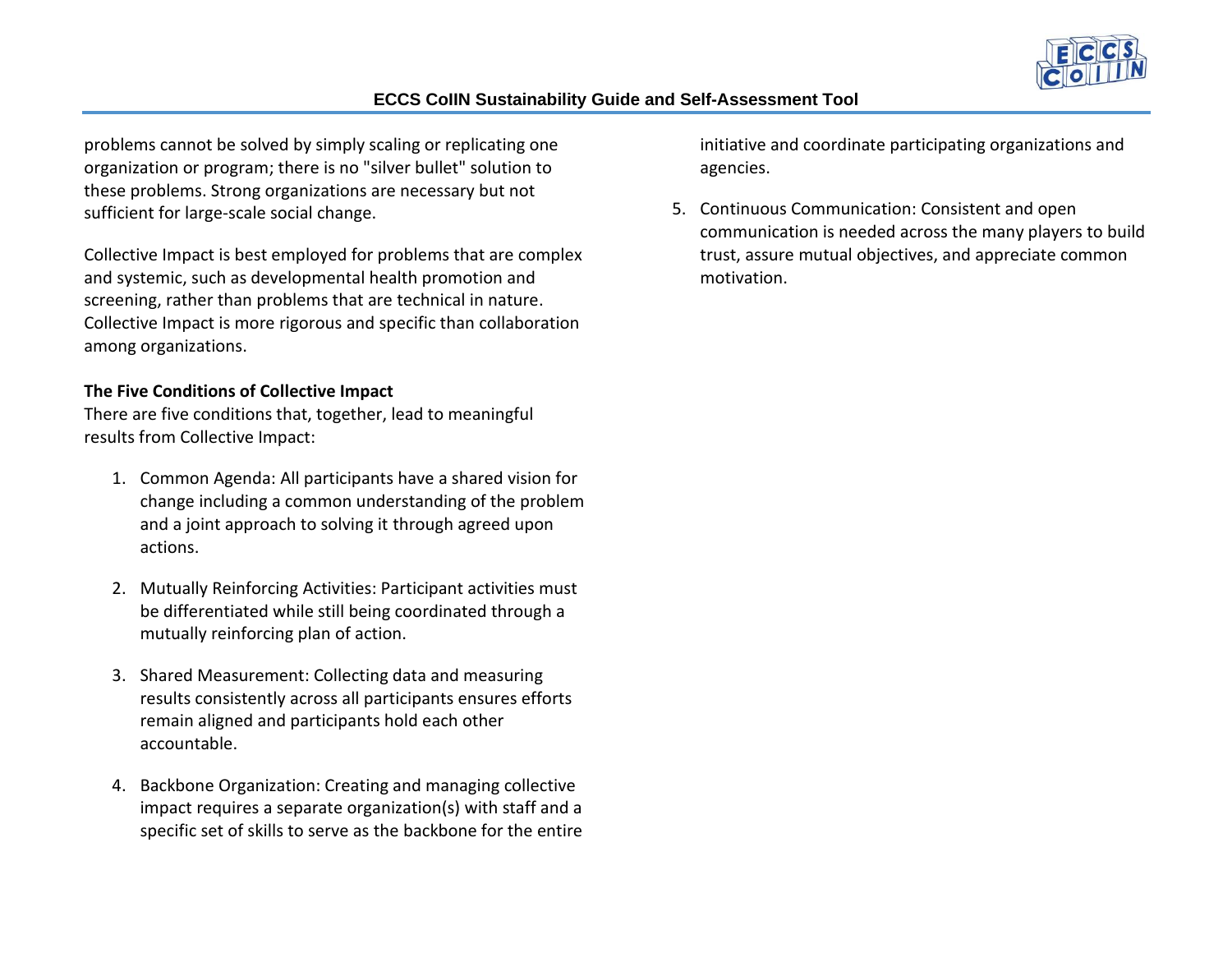

The following Figure 1. Includes each of the five conditions of Collective Impact and the elements / sub-elements/ components of sustainability planning of the self-assessment. ECCS CoIIN grantees can help sustain activities by building upon each of the elements and their components, even if additional funding is limited or not available.

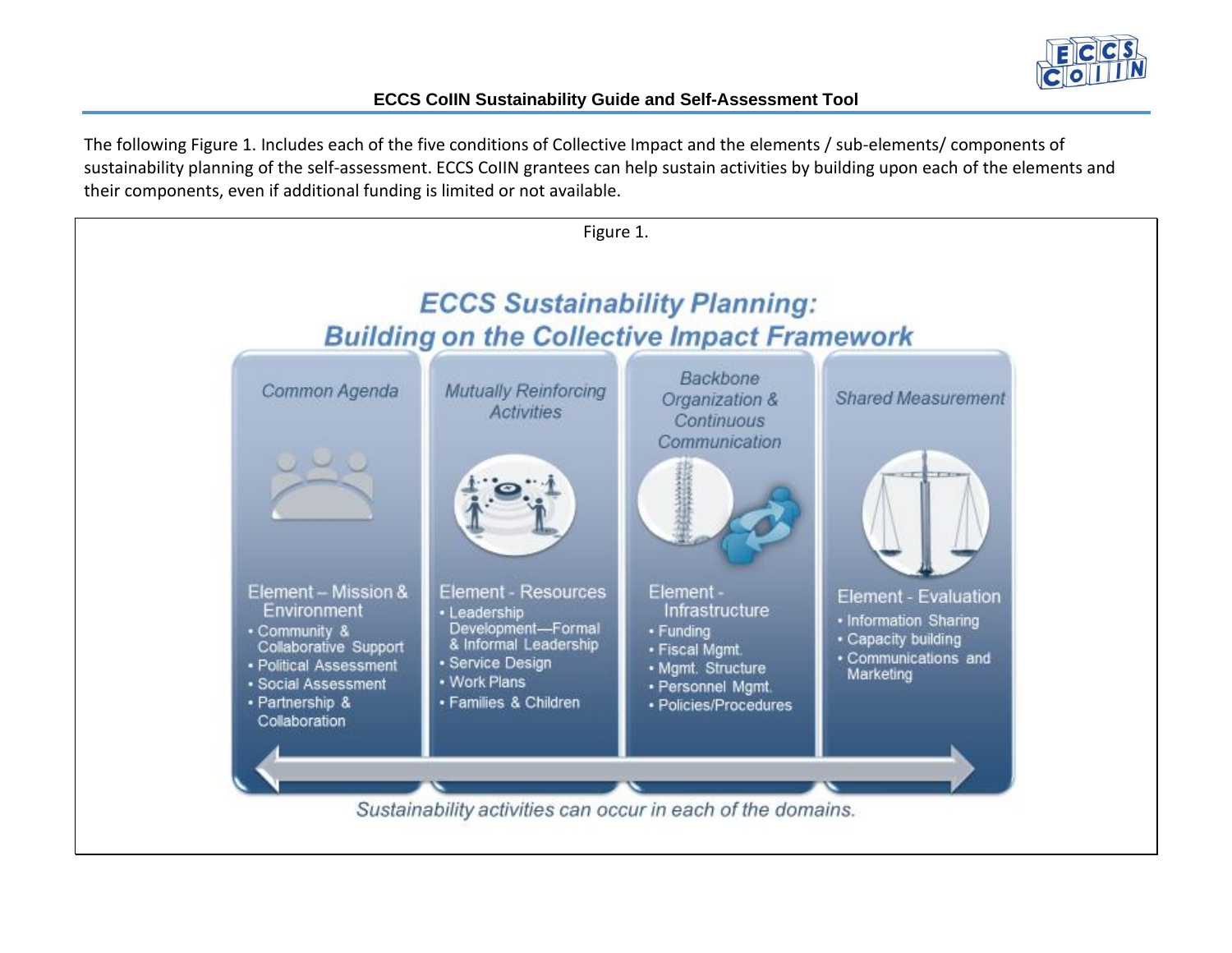

## **How to Use the Sustainability Self-Assessment Tool**

We know that planning to sustain the many activities implemented through ECCS can be a daunting task. This document provides a tool to consider as you begin to determine what activities will be sustained and develop a sustainability plan. We encourage you to consider including a wide variety of stakeholders in the process, including the ECCS leadership. You may want to involve an outside consultant (perhaps someone from a partner agency) to facilitate the meeting, so that the ECCS leadership can participate in the process rather than trying to facilitate the meeting as well.

One way to use this tool is for each PBC to identify with their partners what activities they want to prioritize for sustainability; and, then bring together state and place-based community advisory committees to hear progress/updates on activities, then use a nominal or other ranking process to determine which activities to continue beyond the life of the grant.

Other methods to consider for use of this tool include:

- 1. The Advisory Council(s) could complete all or some of the elements as a group process to set priorities.
- 2. The tool could be sent out to a large group of stakeholders and results compiled by key staff or,
- 3. The tool could be used by key staff on an annual basis to create and update a sustainability plan to share with stakeholders.

The guide describes the elements of sustainability, along with specific tasks for each element. Key stakeholders should rank

progress on each of the tasks according to a five-point scale that assesses whether there have been efforts or activities in this area:  $1 =$  Have not started this task

- 2 = Have started initial conceptual and planning work
- 3 = Have begun to implement this task

4 = Have made solid progress in implementing this task 5 = Have made sufficient progress in completing this task Please note that the term "project" is used throughout the document to denote ECCS CoIIN key staff and effort.

After reviewing the overall results for the elements of sustainability, stakeholders can then prioritize which elements and/or sub-elements need attention in sustainability planning by marking an "X" in the "priority" column or indicating priority as "high, medium or low".

The self-assessment tool is not a road map; it does not tell a grantee where to start or what to do next. The grantee will need to determine where to focus sustainability planning efforts based on priority rankings and resources. Once the self-assessment tool has been completed by the grantee (with input from providers, families, partners, advisors, etc.), the information can be used to inform the sustainability plan. A sustainability plan can be developed based on the tool and the priorities determined by the stakeholders

See "Sample Sustainability Planning Tools and Templates" document for resources.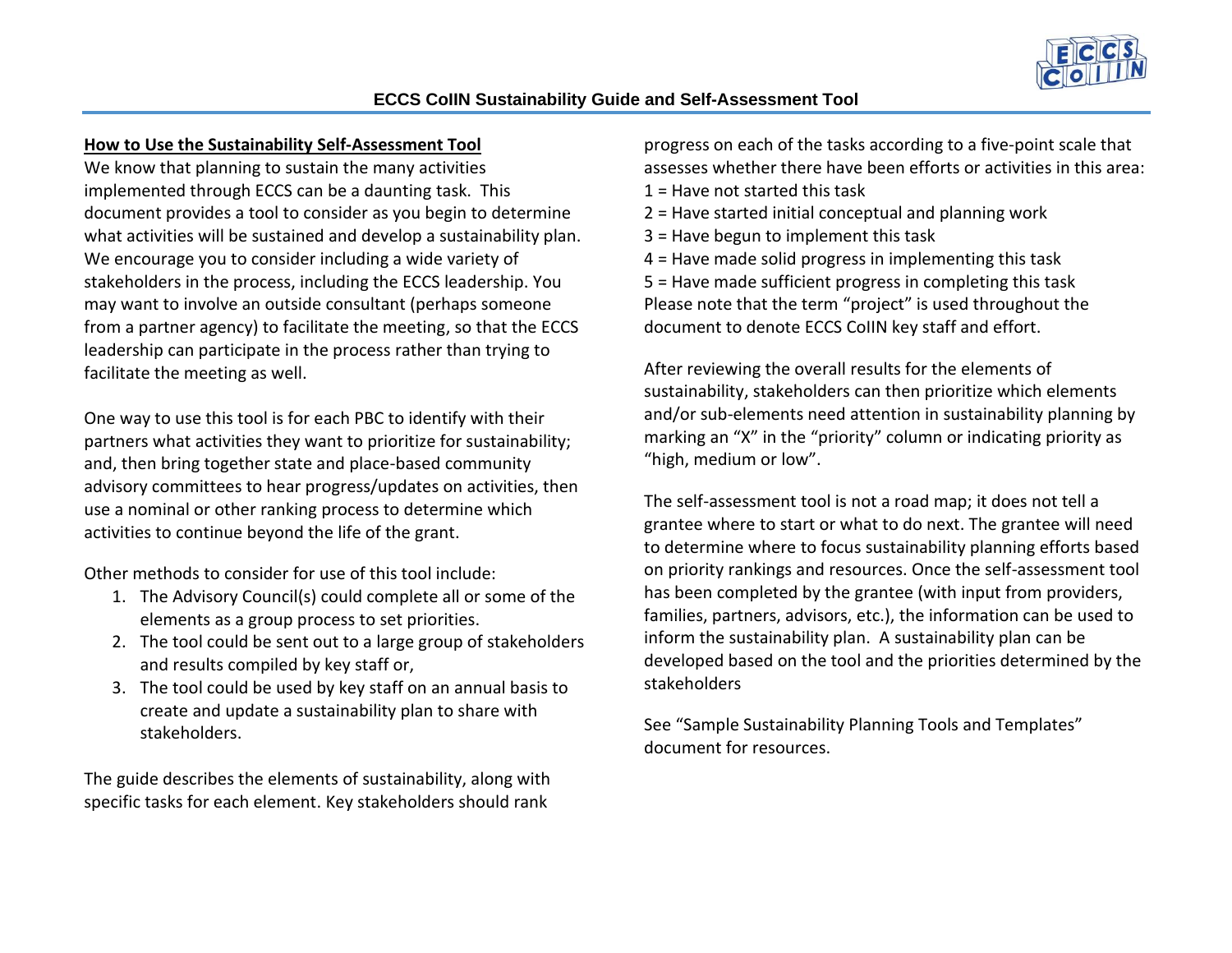

Key Terms and Acronyms

(Note - terms and definitions from the Early Comprehensive Childhood Systems Impact (ECCS Impact): Funding Opportunity Number: HRSA-16-047; Catalog of Federal Domestic Assistance (CFDA) No. 93.110 (Fiscal Year 2016)

- **Children's developmental health**: children's developmental health includes developmental health surveillance, screening, referral if necessary, and follow up to ensure linkages and early intervention services for children birth through kindergarten entry.
- **Collaborative Improvement and Innovation Network (CoIIN):** a group of self-motivated people (or organizations) with a collective vision, enabled by the Web to collaborate in achieving a common goal by sharing ideas, information, and work together as virtual 'teams', around a common aim, applying quality improvement methods. The CoIIN provides a platform and methodology for collaborative learning and quality improvement toward common goals and benchmarks using rapid cycles of change, to spread and scale policy and program innovation which in turn accelerates improvement in strategies that contribute to desired outcomes. Key features include collaborative learning, common benchmarks, coordinated strategies, rapid test cycles, and real-time data to drive real-time improvement.
- **Collective impact**: organizations from different sectors agree to solve a specific social problem using a common agenda, aligning their efforts, and using common measures of success (http://www.fsg.org/approach-areas/collective-impact).
- **ECCS [\(Early Childhood Comprehensive Systems\)](https://mchb.hrsa.gov/earlychildhoodcomprehensivesystems) CoIIN**: A program of the U.S. Department of Health and Human Services (HHS) Health Resources and Services Administration Maternal and Child Health Bureau. ECCS is an organized, purposeful group that consists of interrelated and interdependent partners representing health, mental health, social services, families and caregivers, and early childhood education to develop seamless systems of care for children from birth to kindergarten entry. These systems help children grow up healthy and ready to learn by addressing their physical, emotional, and social health in a broad-based and coordinated way.
- **\*\* ECCS CoIIN leaders**: For purposes of completing the sustainability toolkit, ECCS CoIIN leaders are defined as the key ECCS CoIIN staff and additional key staff identified by the grantee (\*\* indicates definition specific to this document)
- **Family well-being:** includes the prevention, screening, referral, and follow-up of services related to maternal depression and traumainformed care.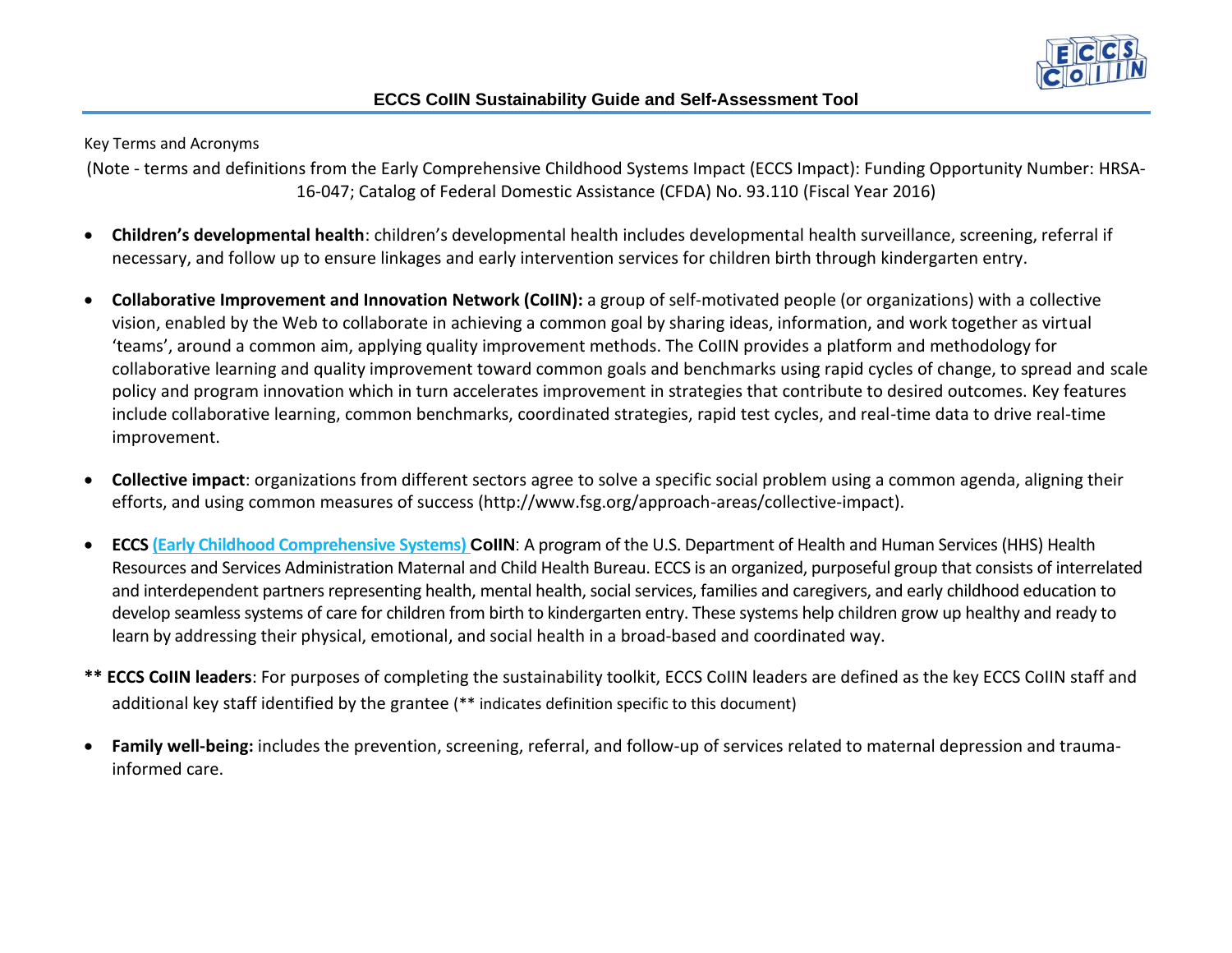

- **MIECHV ([Maternal, Infant, and Early Childhood Home Visiting\)](http://mchb.hrsa.gov/programs/homevisiting/):** A program designed to (a) strengthen and improve the programs and activities carried out under Title V, (b) improve coordination of services for at-risk communities, and (c) identify and provide comprehensive services to improve outcomes for families who reside in at-risk communities.
- **Place-based community**: social unit of any size that shares common values and are bound together because of where they reside, work, visit or otherwise spend a continuous portion of their time. Work around place-based communities in this funding opportunity centers around intentional efforts to build, sustain, and operationalize community capacity in improving systems around children's developmental health and family well-being.
- **Stakeholder:** An individual, organization, constituent group, or other entity that has an interest in and will be affected by a proposed grant project. For sustainability planning, stakeholders might include partner agency staff and leaders, advisory council members (from the list below), parents who have received services, philanthropic foundation staff, and elected officials.
- **State Advisory Team:** ECCS grantees must partner with a State Advisory Team that provides leadership in implementing the policies and practices necessary to carry out systems work in their respective state organizations and recommends state-wide system change as a result of the ECCS CoIIN results. Key leaders represented on the state Advisory Team should include representatives from:
	- o The Governor's Office.
	- o Maternal, Infant and Early Childhood Home Visiting Program.
	- o Early Childhood Advisory Council/System.
	- o Title V leadership.
	- o Family engagement leadership (examples might be Family Voices, Strengthening families, etc.).
	- o Public and private primary health care (examples might include the state/territory's Medicaid/Children's Health Insurance program or the person responsible for Medicaid Early Periodic Screening, Diagnosis, and Treatment Program; the state/territory's primary health care, medical home, and safety net provider organizations such as American Academy of Pediatrics; American Academy of Family Physicians, Pediatric nurse practitioners; HRSA-funded health centers, Part C, state/territory Children with Special Health Needs Division);
	- o Mental health service providers (examples might be the state/territory's Division of Mental Health; Project Launch grantee).
	- o Early childhood education representatives (examples might include state/territory Department of Early Learning; Child Care Administrator; state/territory early childhood educators association (Head Start/Association for the Education of Young Children; Family Child Care Association); School Pre-K organization; and
	- o Designated leader(s) from each selected place-based community.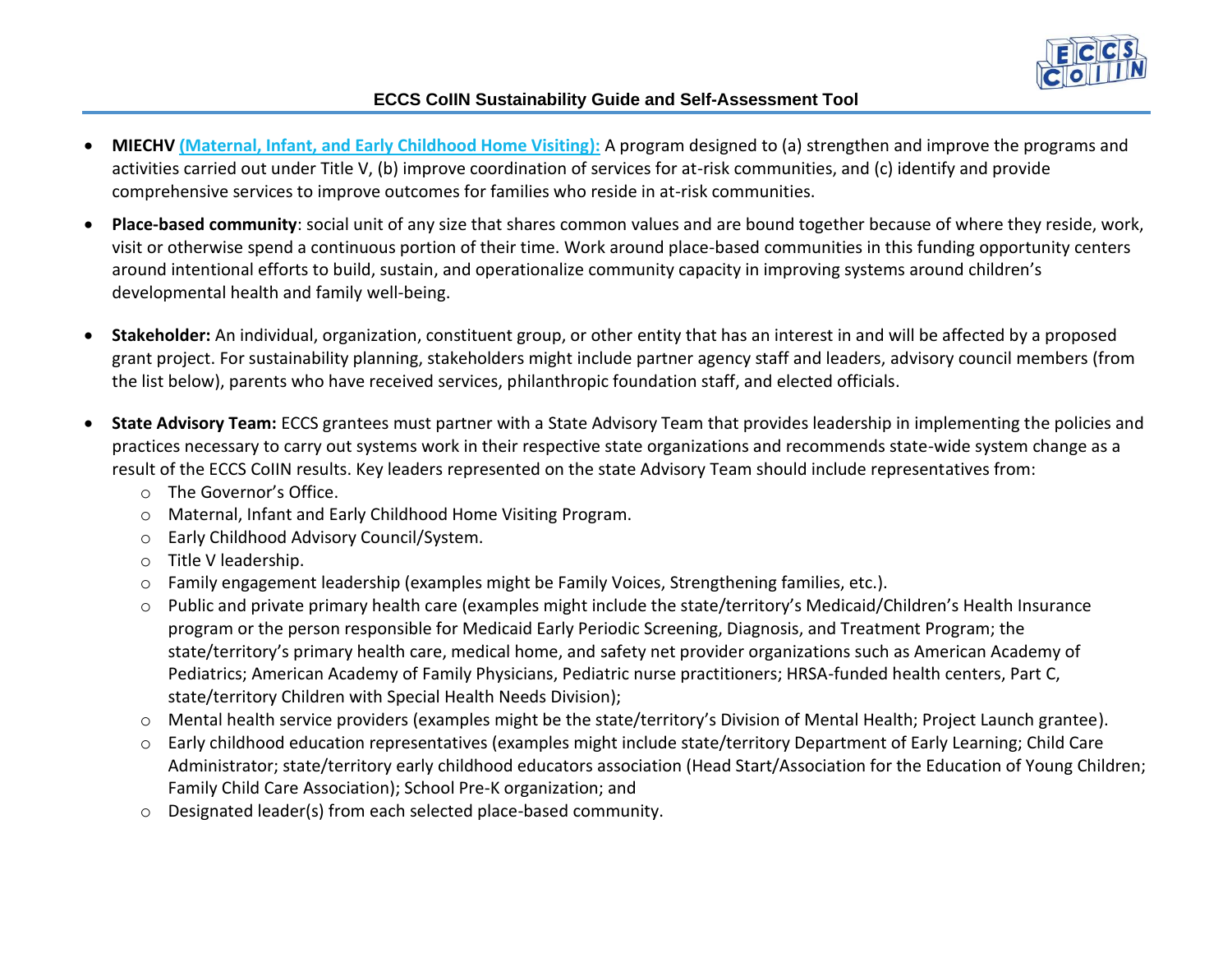

- o Other desirable state/territory partners strongly recommended but not required include trauma informed care10 networks, The Special Supplemental Nutrition Program for Women, Infants, and Children (WIC), housing, public-private early childhood partnerships, and businesses that support children's developmental health and family well-being.
- **Sustainability**: Ability to continue a program or practice after HHS funding ends. Sustaining a program requires action and creativity in multiple domains, such as leadership, strategic planning, partnership and collaboration, capacity building, communications and marketing, policy/procedures, evaluation, and financing.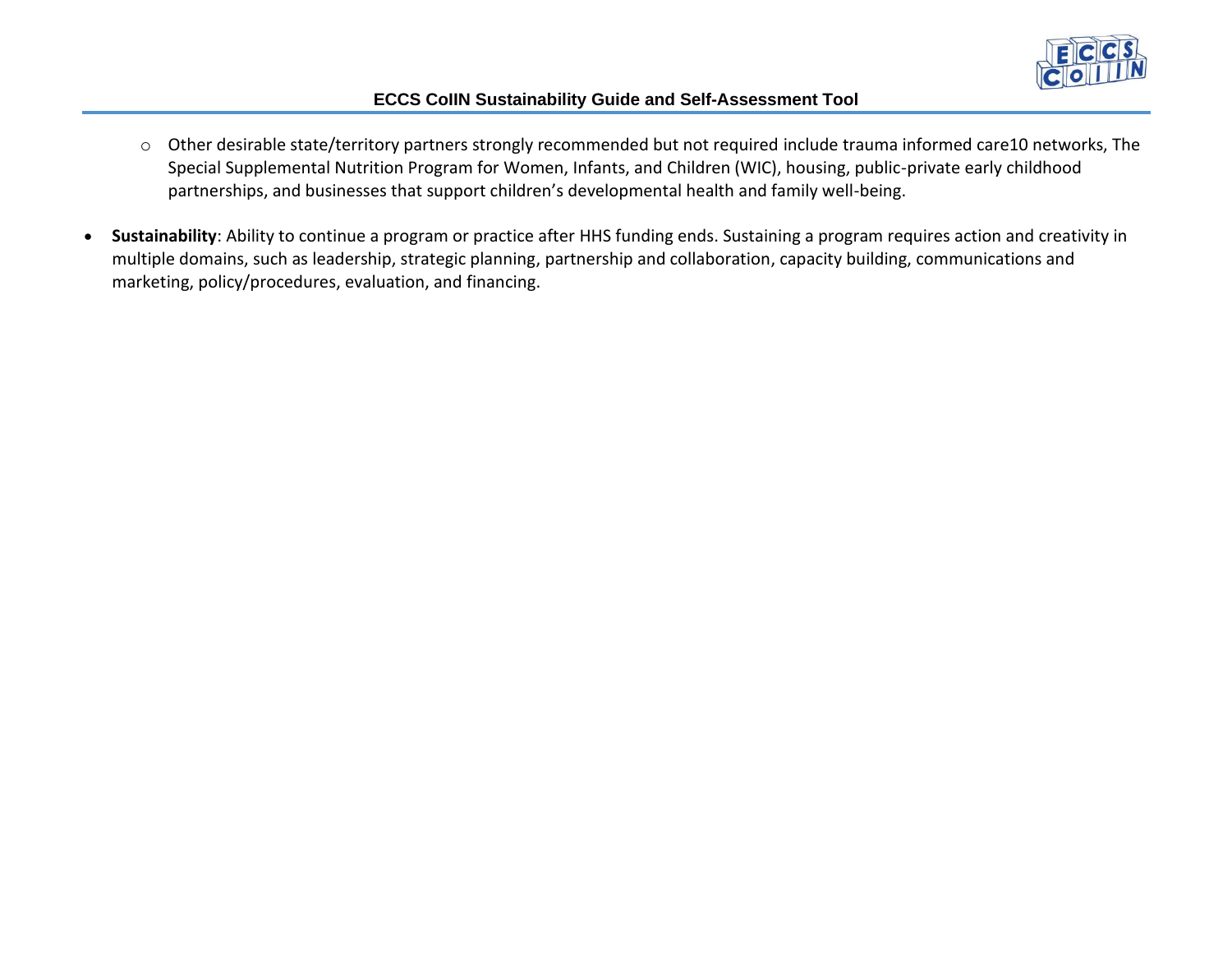

## **Elements of Sustainability and Key Tasks by the Five Conditions of Collective Impact**

| <b>COMMON AGENDA</b>                                                                                                                                                                                                |              |                |   |                  |   |                 |                 |  |  |  |
|---------------------------------------------------------------------------------------------------------------------------------------------------------------------------------------------------------------------|--------------|----------------|---|------------------|---|-----------------|-----------------|--|--|--|
| <b>Element: Mission</b>                                                                                                                                                                                             |              |                |   |                  |   |                 | <b>Priority</b> |  |  |  |
| Mission means the purpose, aim, or objective of the effort and includes the following: aligned mandates, cultural integrity, outcomes, and<br>shared vision.                                                        |              |                |   |                  |   |                 |                 |  |  |  |
| <b>General Assessment</b>                                                                                                                                                                                           | $\mathbf{1}$ | 2              | 3 | 4                | 5 | <b>Comments</b> |                 |  |  |  |
| The project has a strength-based mission and/or vision statement for<br>1.<br>the ECCS CollN.                                                                                                                       |              |                |   |                  |   |                 |                 |  |  |  |
| The project communicated the mission and vision to individuals within<br>2.<br>the ECCS CollN community as well as to those external to the<br>community.                                                           |              |                |   |                  |   |                 |                 |  |  |  |
| The project has a critical mass of stakeholders who understand the<br>3.<br>ECCS CollN vision and who can move forward in a consistent spirit of<br>cooperation and support.                                        |              |                |   |                  |   |                 |                 |  |  |  |
| Who was involved in completing this element?<br><b>Social Assessment</b>                                                                                                                                            | 1            | $\overline{2}$ | 3 | $\boldsymbol{A}$ | 5 | <b>Comments</b> | <b>Priority</b> |  |  |  |
| The ECCS CollN partners (e.g., key staff, ECCS Advisory Council<br>1.<br>members, other partners) agree on a set of values/beliefs about the<br>health needs of children and families in the community of interest. |              |                |   |                  |   |                 |                 |  |  |  |
| The place-based community (ies) is using a strengths-based model that<br>2.<br>helps address the needs.                                                                                                             |              |                |   |                  |   |                 |                 |  |  |  |

 $1$  = Have not started this task  $2$  = Have started initial conceptual and planning work  $3$  = Have begun to implement this task

<sup>4 =</sup> Have made solid progress in implementing this task 5 = Have made sufficient progress in completing this task

<sup>■</sup> Priority ranking to occur after reviewing the overall results, then prioritize which elements and/or sub-elements that need attention in sustainability planning by marking an "X" in the "priority" column or indicating priority as "high, medium or low".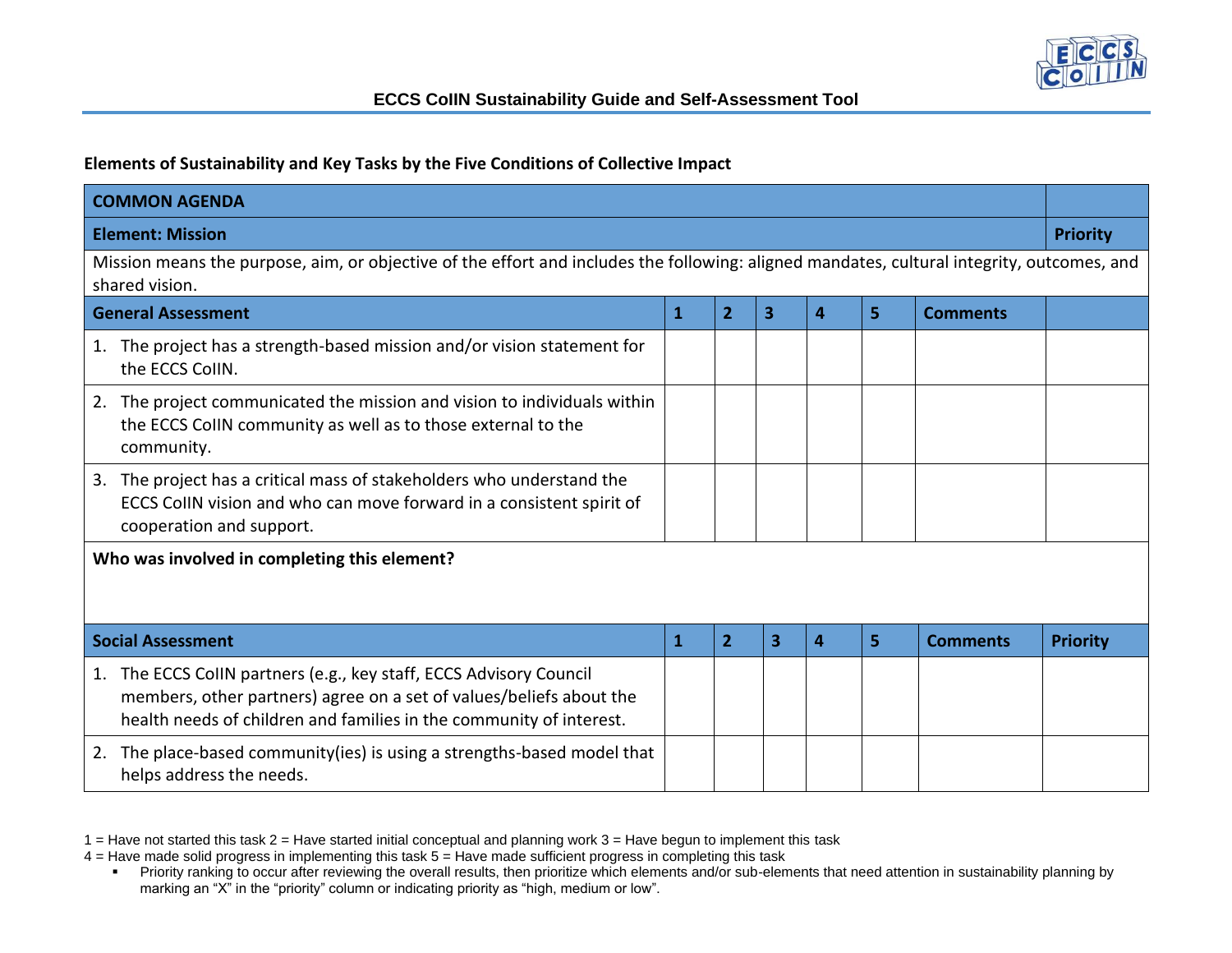

| The project has identified agencies/organizations it works with toward<br>3.<br>solutions within the community (including parents) or outside of the<br>community.                 |              |                |   |   |   |                 |                 |
|------------------------------------------------------------------------------------------------------------------------------------------------------------------------------------|--------------|----------------|---|---|---|-----------------|-----------------|
| 4. The project is aware of and responsive to the cultural aspects of the<br>community of interest.                                                                                 |              |                |   |   |   |                 |                 |
| Who was involved in completing this sub-element?                                                                                                                                   |              |                |   |   |   |                 |                 |
| <b>Political Assessment</b>                                                                                                                                                        | $\mathbf{1}$ | $\overline{2}$ | 3 | 4 | 5 | <b>Comments</b> | <b>Priority</b> |
| The project leaders are aware of the political leaders that need to be<br>1.<br>informed of the ECCS CollN at the state, local and/or community level.                             |              |                |   |   |   |                 |                 |
| The ECCS CollN leaders are familiar with the internal and external<br>2.<br>decision-making processes that can impact the success of the<br>program.                               |              |                |   |   |   |                 |                 |
| 3. The ECCS CollN leaders build relationships with key stakeholders and<br>share information about successes/challenges that can inform<br>replication, spread and sustainability. |              |                |   |   |   |                 |                 |
| Who was involved in completing this sub-element?                                                                                                                                   |              |                |   |   |   |                 |                 |
| <b>Element: Environment</b>                                                                                                                                                        |              |                |   |   |   |                 |                 |
| Environment means setting, situation, location, atmosphere, and background and includes local economy, political will, social supports,<br>and workspace.                          |              |                |   |   |   |                 |                 |
|                                                                                                                                                                                    | $\mathbf{1}$ | $\overline{2}$ | 3 | 4 | 5 | <b>Comments</b> | <b>Priority</b> |

1 = Have not started this task 2 = Have started initial conceptual and planning work 3 = Have begun to implement this task

4 = Have made solid progress in implementing this task 5 = Have made sufficient progress in completing this task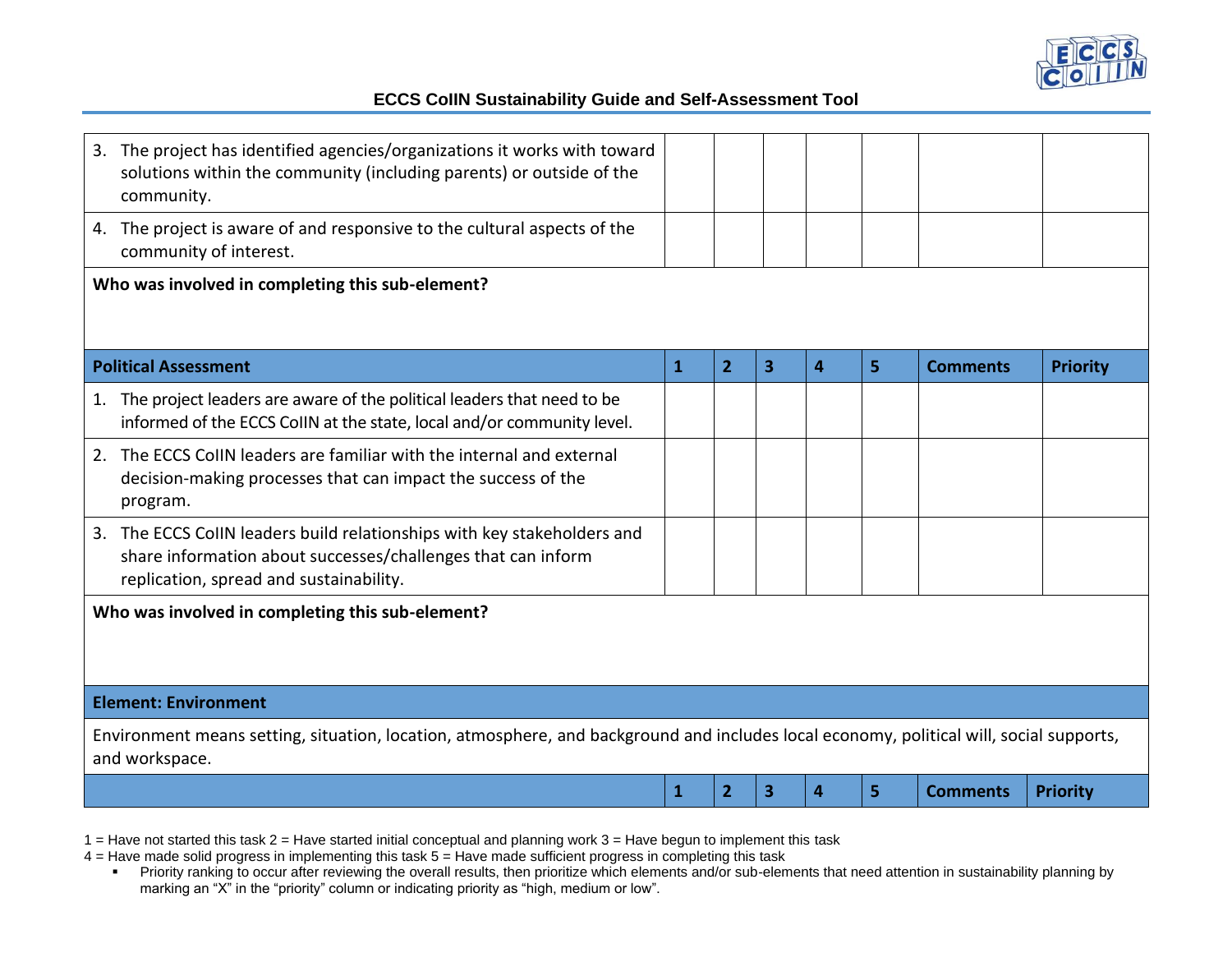

| 1. The project has assessed how the state and community's economic<br>situation impacts the overall goals of strengthening children and<br>families.                                                                                                                                                                                                           |              |                |   |                  |   |                 |                 |
|----------------------------------------------------------------------------------------------------------------------------------------------------------------------------------------------------------------------------------------------------------------------------------------------------------------------------------------------------------------|--------------|----------------|---|------------------|---|-----------------|-----------------|
| 2. The project has determined how the ECCS CoIIN budget will assist<br>with any unique geographic demands (e.g., weather, geographic<br>distance between service sites).                                                                                                                                                                                       |              |                |   |                  |   |                 |                 |
| 3. The project is partnering with other early childhood efforts and<br>determining how they can connect to, impact, coordinate with, and<br>leverage ECCS CollN efforts (e.g., MIECHV, Preschool Development<br>Grant Birth to Five, Infant-Early Childhood Mental Health Association,<br>and Children's Cabinet or Early Childhood Advisory Council efforts). |              |                |   |                  |   |                 |                 |
| Who was involved in completing this sub-element?                                                                                                                                                                                                                                                                                                               |              |                |   |                  |   |                 |                 |
|                                                                                                                                                                                                                                                                                                                                                                |              |                |   |                  |   |                 |                 |
| <b>Community and Collaborative Support</b>                                                                                                                                                                                                                                                                                                                     | $\mathbf{1}$ | $\overline{2}$ | 3 | $\boldsymbol{A}$ | 5 | <b>Comments</b> | <b>Priority</b> |
| 1. The project approach effectively builds authentic parent engagement<br>and support in ECCS CollN.                                                                                                                                                                                                                                                           |              |                |   |                  |   |                 |                 |
| 2. Families are involved in the planning and the decision-making process<br>for ECCS CollN activities.                                                                                                                                                                                                                                                         |              |                |   |                  |   |                 |                 |
| 3. The project has developed new alliances with child-serving providers<br>outside of the usual contacts-for example, libraries, housing,<br>religious groups-to help change systems for the betterment of the<br>children in the community of interest.                                                                                                       |              |                |   |                  |   |                 |                 |

1 = Have not started this task 2 = Have started initial conceptual and planning work 3 = Have begun to implement this task

4 = Have made solid progress in implementing this task 5 = Have made sufficient progress in completing this task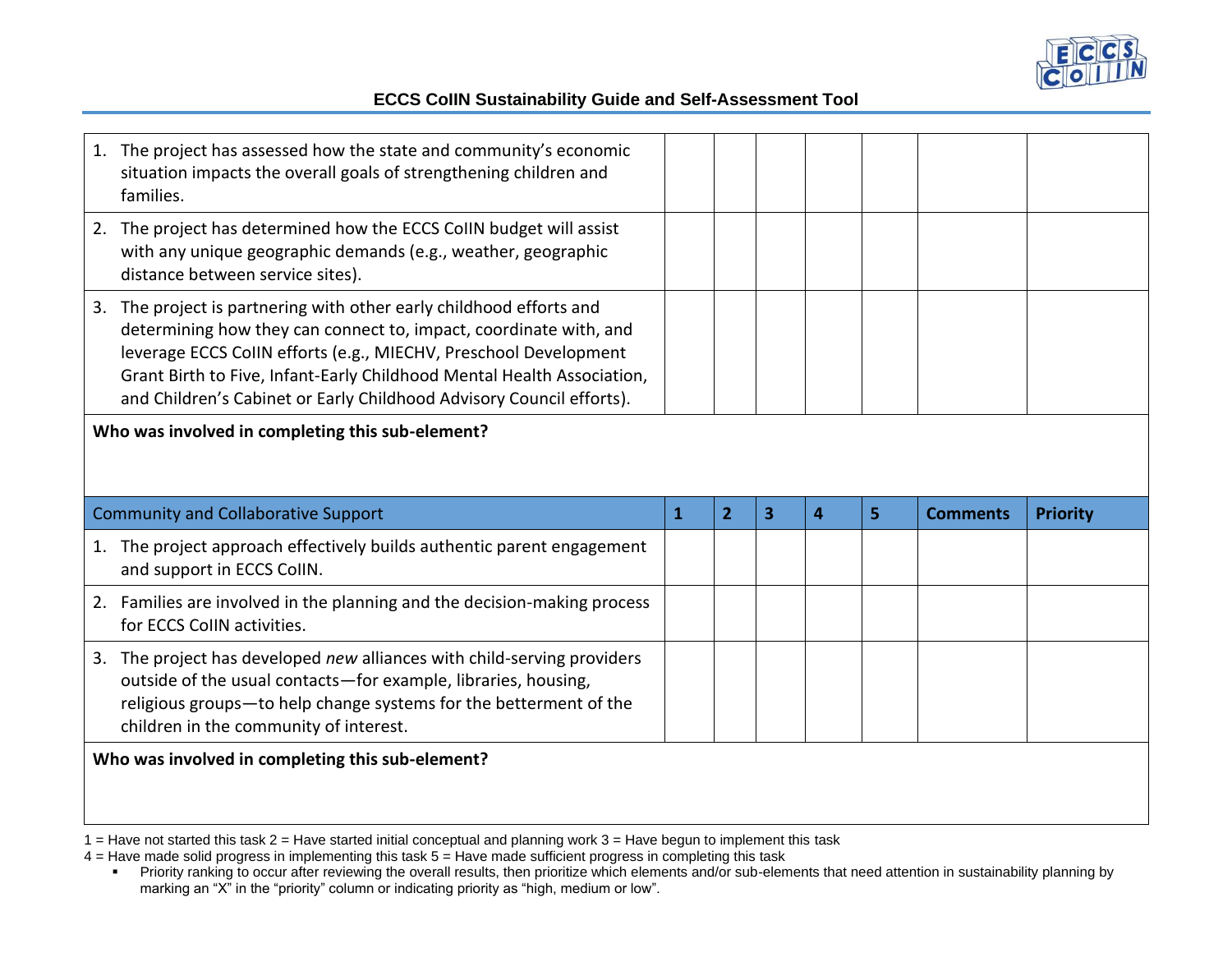

| <b>MUTUALLY REINFORCING ACTIVITIES</b>                                                                                                                                               |   |   |   |   |   |                 |                 |  |  |  |
|--------------------------------------------------------------------------------------------------------------------------------------------------------------------------------------|---|---|---|---|---|-----------------|-----------------|--|--|--|
| <b>Element: Resources</b>                                                                                                                                                            |   |   |   |   |   |                 |                 |  |  |  |
| Resources mean goods, sources, funds, assets, and human capital and include the following: family voice, trained staff, strong coalitions,<br>and sustainable funding.               |   |   |   |   |   |                 |                 |  |  |  |
|                                                                                                                                                                                      | 1 | 2 | 3 | 4 | 5 | <b>Comments</b> | <b>Priority</b> |  |  |  |
| The project has developed a legacy of people who understand the<br>1.<br>ECCS CollN work and who are willing to help carry the banner of<br>system reform and strengths-based work.  |   |   |   |   |   |                 |                 |  |  |  |
| The project has a plan to prevent burnout in ECCS CollN leaders,<br>2.<br>stakeholders, and staff.                                                                                   |   |   |   |   |   |                 |                 |  |  |  |
| Family members involved with the ECCS CollN are contributors to the<br>3.<br>program, have clear and valued roles, and provide a decision-making<br>voice within the project.        |   |   |   |   |   |                 |                 |  |  |  |
| 4. The written materials about the project reflect the strengths-based<br>model, reflect the progress the project is making, and help people<br>understand what they can do to help. |   |   |   |   |   |                 |                 |  |  |  |
| 5. The project's decision-making process for allocating its resources<br>matches the goals of the program.                                                                           |   |   |   |   |   |                 |                 |  |  |  |
| The project is aware of all existing funding sources, including specific<br>6.<br>budget shortfall areas that may be experienced or are anticipating<br>experiencing.                |   |   |   |   |   |                 |                 |  |  |  |
| 7. There is a balance between hard funds (long term/stable) and soft<br>funds (short term/vulnerable) to meet program goals.                                                         |   |   |   |   |   |                 |                 |  |  |  |

<sup>1 =</sup> Have not started this task 2 = Have started initial conceptual and planning work 3 = Have begun to implement this task

<sup>4 =</sup> Have made solid progress in implementing this task 5 = Have made sufficient progress in completing this task

<sup>■</sup> Priority ranking to occur after reviewing the overall results, then prioritize which elements and/or sub-elements that need attention in sustainability planning by marking an "X" in the "priority" column or indicating priority as "high, medium or low".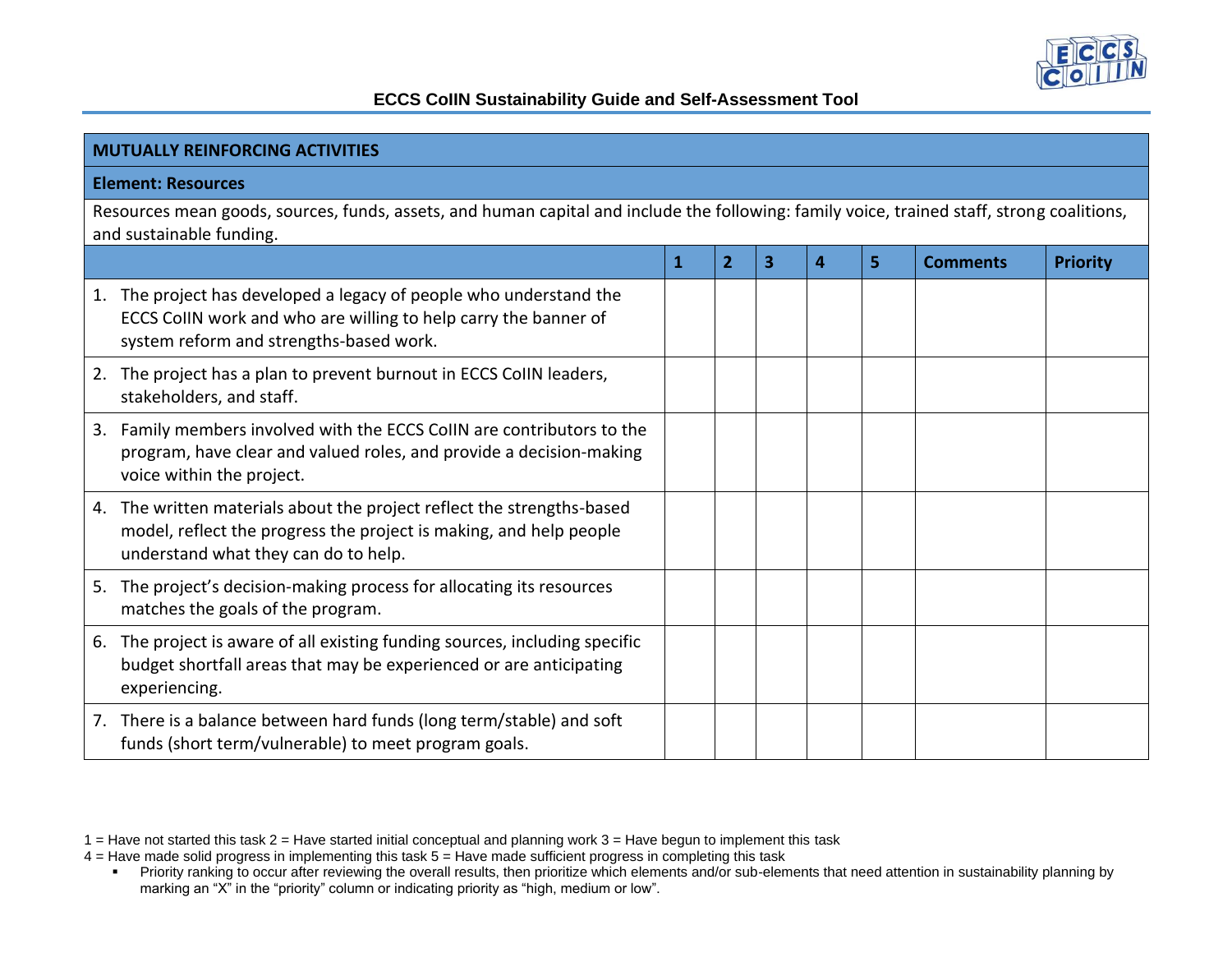

| 8. The project has a plan for use of volunteers and other potential<br>revenue sources that could be used to meet any funding requirements<br>(as applicable).                                                                                                                                                              |              |                |   |                         |   |                 |                 |
|-----------------------------------------------------------------------------------------------------------------------------------------------------------------------------------------------------------------------------------------------------------------------------------------------------------------------------|--------------|----------------|---|-------------------------|---|-----------------|-----------------|
| The project is able to fully identify and explore all external funding<br>9.<br>resources that could be tapped for support. If not, the program has<br>identified specific barriers.                                                                                                                                        |              |                |   |                         |   |                 |                 |
| 10. The project is documenting challenges/successes and identifying<br>policy/practice changes that are needed (at the organization,<br>community and state level-policy with a big P and little p).                                                                                                                        |              |                |   |                         |   |                 |                 |
| 11. The project is identifying partners' areas of influence (how can<br>everyone serve as an ambassador for ECCS).                                                                                                                                                                                                          |              |                |   |                         |   |                 |                 |
| Who was involved in completing this sub-element?                                                                                                                                                                                                                                                                            |              |                |   |                         |   |                 |                 |
|                                                                                                                                                                                                                                                                                                                             |              |                |   |                         |   |                 |                 |
| <b>Leadership Development</b><br><b>Formal Leadership</b>                                                                                                                                                                                                                                                                   | $\mathbf{1}$ | $\overline{2}$ | 3 | $\overline{\mathbf{4}}$ | 5 | <b>Comments</b> | <b>Priority</b> |
| The project has a plan to ensure active involvement in the ECCS<br>1.<br>Advisory Council from a broad spectrum of stakeholders.                                                                                                                                                                                            |              |                |   |                         |   |                 |                 |
| The project has provided the ECCS Advisory Council members with<br>2.<br>enough information about the ECCS CollN work to serve as<br>community facilitators/supporters, particularly the efforts in the<br>place-based community(ies) to inform state-level infrastructure,<br>policies, practices, and spread of the work. |              |                |   |                         |   |                 |                 |

1 = Have not started this task 2 = Have started initial conceptual and planning work 3 = Have begun to implement this task

4 = Have made solid progress in implementing this task 5 = Have made sufficient progress in completing this task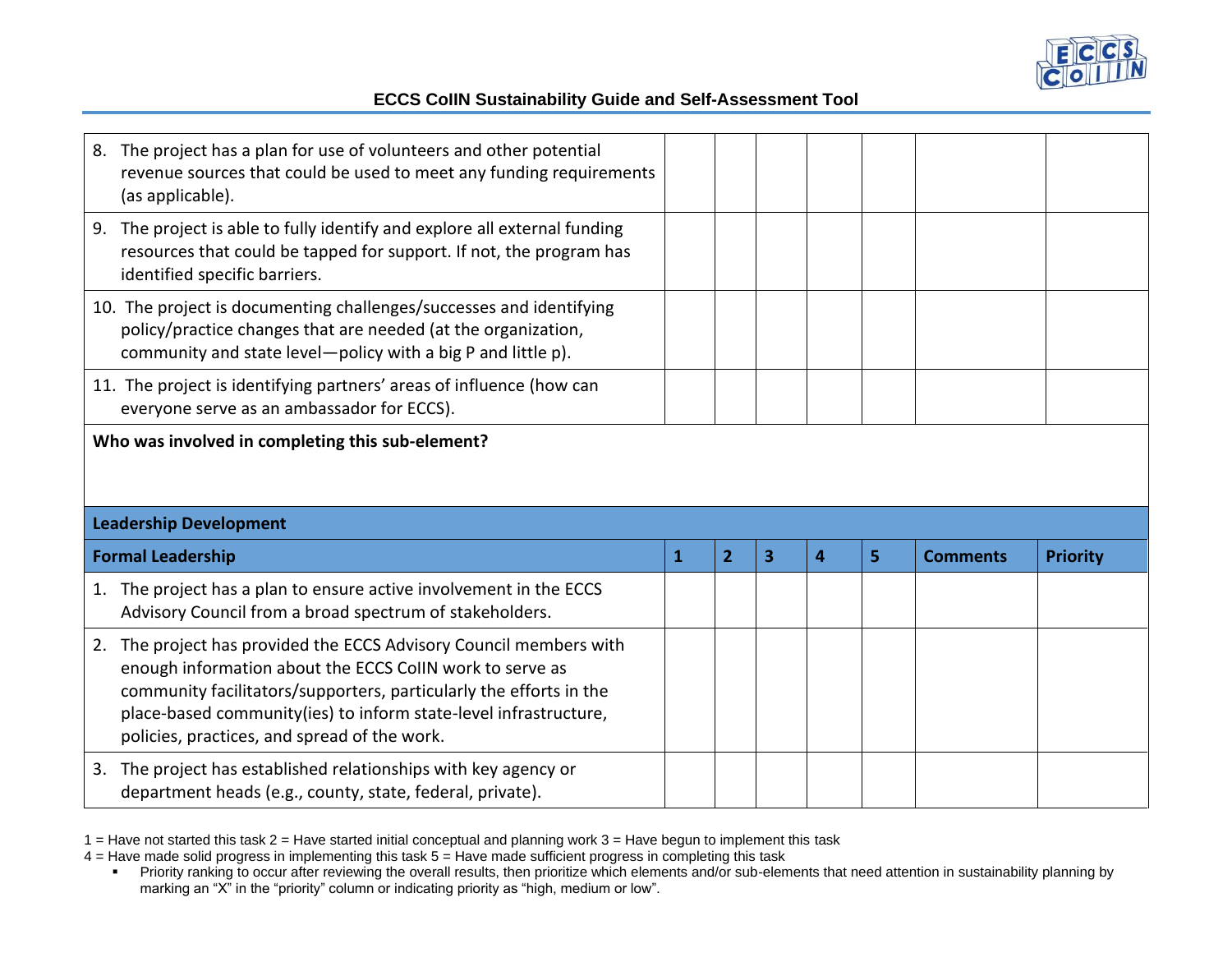

| 4. The role of the ECCS Advisory Council in promoting early childhood<br>health and wellness will be sustained after the ECCS ColIN, for<br>example, through expanding membership and members who join or<br>belong to existing councils or workgroups.                                                                                 |              |                |   |                |   |                 |                 |
|-----------------------------------------------------------------------------------------------------------------------------------------------------------------------------------------------------------------------------------------------------------------------------------------------------------------------------------------|--------------|----------------|---|----------------|---|-----------------|-----------------|
| Who was involved in completing this sub-element?                                                                                                                                                                                                                                                                                        |              |                |   |                |   |                 |                 |
| <b>Informal Leadership</b>                                                                                                                                                                                                                                                                                                              | $\mathbf{1}$ | $\overline{2}$ | 3 | 4              | 5 | <b>Comments</b> | <b>Priority</b> |
| The project has identified champions who can advocate for ECCS.<br>1.                                                                                                                                                                                                                                                                   |              |                |   |                |   |                 |                 |
| The project is aware of available resources for support and training in the<br>2.<br>area of parent empowerment and ways to increase the parent "voice."                                                                                                                                                                                |              |                |   |                |   |                 |                 |
| 3. The project has recruited, trained, and empowered advocates<br>(including families and community members).                                                                                                                                                                                                                           |              |                |   |                |   |                 |                 |
| Who was involved in completing this sub-element?                                                                                                                                                                                                                                                                                        |              |                |   |                |   |                 |                 |
| <b>Action-Goals, Objectives, and Work Plans</b>                                                                                                                                                                                                                                                                                         | $\mathbf{1}$ | $\overline{2}$ | 3 | $\overline{4}$ | 5 | <b>Comments</b> | <b>Priority</b> |
| The project has a plan in place to assure that all staff (including new<br>1.<br>staff) understand the project's AIM, work plan goals and objectives,<br>and their areas of responsibility for progress. (The plan should include<br>meeting periodically to review progress toward program goals and to<br>celebrate accomplishments.) |              |                |   |                |   |                 |                 |
| 2. There is a feedback loop in place, where goals and objectives are<br>updated based on evaluation data, community input, and family input.                                                                                                                                                                                            |              |                |   |                |   |                 |                 |

<sup>1 =</sup> Have not started this task 2 = Have started initial conceptual and planning work 3 = Have begun to implement this task

<sup>4 =</sup> Have made solid progress in implementing this task 5 = Have made sufficient progress in completing this task

<sup>■</sup> Priority ranking to occur after reviewing the overall results, then prioritize which elements and/or sub-elements that need attention in sustainability planning by marking an "X" in the "priority" column or indicating priority as "high, medium or low".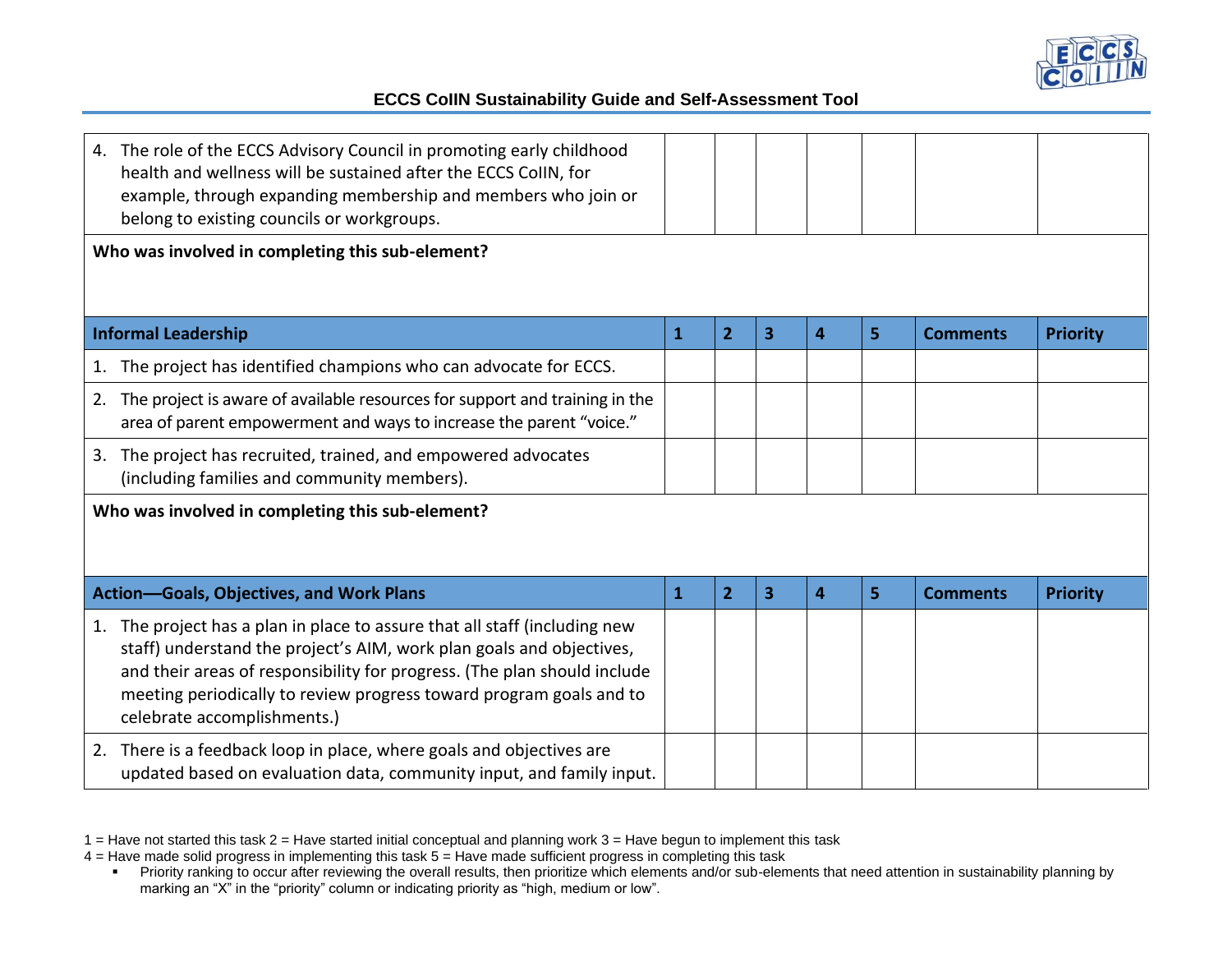

| Who was involved in completing this sub-element?                                                                                                                       |              |                |   |                |   |                 |                 |  |  |  |  |
|------------------------------------------------------------------------------------------------------------------------------------------------------------------------|--------------|----------------|---|----------------|---|-----------------|-----------------|--|--|--|--|
| <b>Service Design</b>                                                                                                                                                  | $\mathbf{1}$ | $\overline{2}$ | 3 | 4              | 5 | <b>Comments</b> | <b>Priority</b> |  |  |  |  |
| The project revisits the proposed service design, work plan and<br>1.<br>updates, if necessary.                                                                        |              |                |   |                |   |                 |                 |  |  |  |  |
| 2. The service design reflects community strengths and ECCS CollN<br>principles.                                                                                       |              |                |   |                |   |                 |                 |  |  |  |  |
| 3. The service design (cultural and conventional aspects) reflects family-<br>focused, child-centered, individualized care and strength-focused<br>community building. |              |                |   |                |   |                 |                 |  |  |  |  |
| 4. Families continue to participate in the service design development.                                                                                                 |              |                |   |                |   |                 |                 |  |  |  |  |
| Who was involved in completing this sub-element?                                                                                                                       |              |                |   |                |   |                 |                 |  |  |  |  |
| <b>SHARED MEASUREMENT</b>                                                                                                                                              |              |                |   |                |   |                 |                 |  |  |  |  |
| ECCS incorporates processes to establish and track performance and process measures. State and local leaders use the information for<br>quality improvement efforts.   |              |                |   |                |   |                 |                 |  |  |  |  |
| <b>Evaluation</b>                                                                                                                                                      | $\mathbf{1}$ | $\overline{2}$ | 3 | $\overline{a}$ | 5 | <b>Comments</b> | <b>Priority</b> |  |  |  |  |
| 1. The project ensures that confidential evaluation data remain<br>protected.                                                                                          |              |                |   |                |   |                 |                 |  |  |  |  |
| 2. The project has processes to look at evaluation data for quality<br>improvement.                                                                                    |              |                |   |                |   |                 |                 |  |  |  |  |

<sup>1 =</sup> Have not started this task 2 = Have started initial conceptual and planning work 3 = Have begun to implement this task

<sup>4 =</sup> Have made solid progress in implementing this task 5 = Have made sufficient progress in completing this task

<sup>■</sup> Priority ranking to occur after reviewing the overall results, then prioritize which elements and/or sub-elements that need attention in sustainability planning by marking an "X" in the "priority" column or indicating priority as "high, medium or low".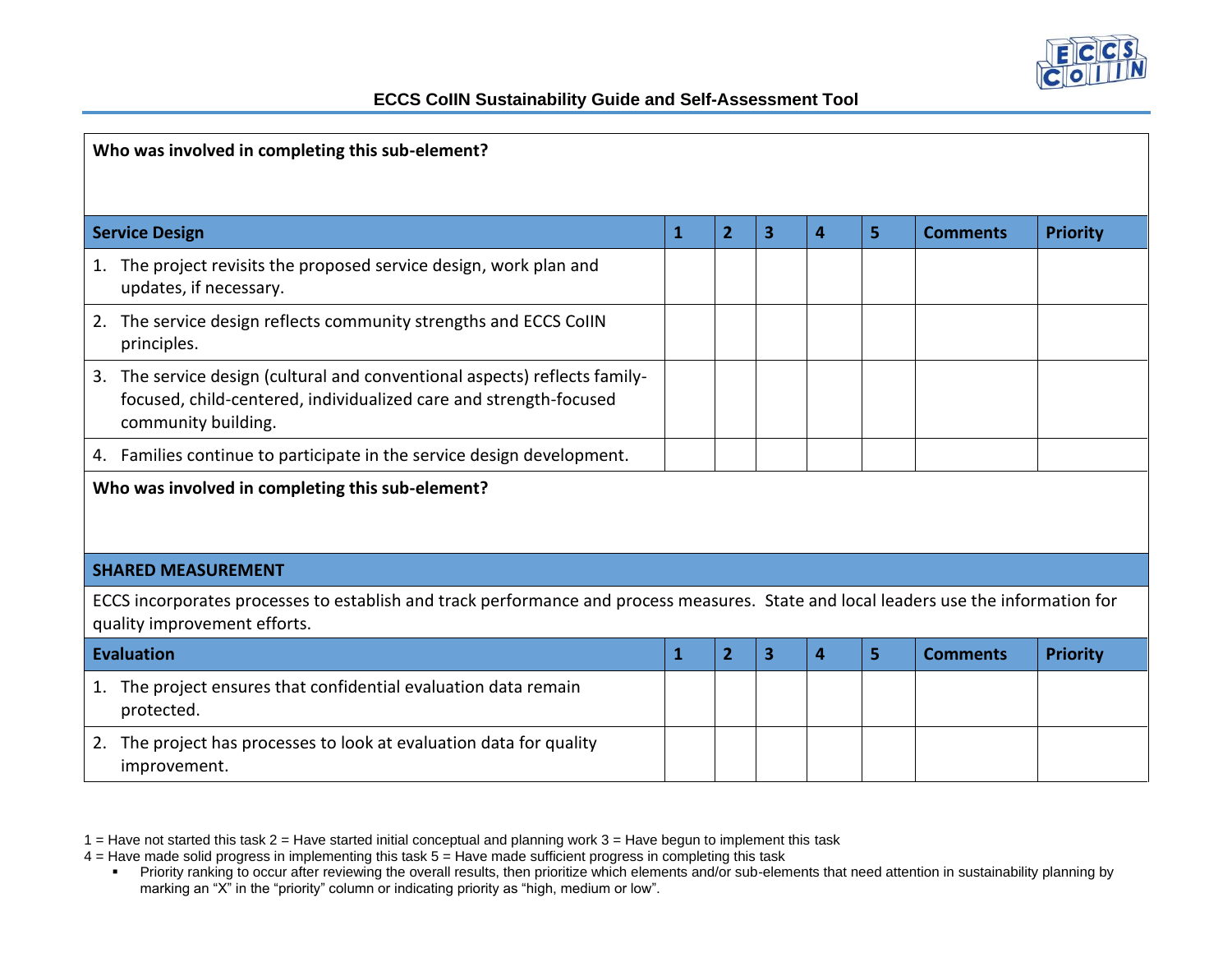

| 3. All staff members participate in discussions to use evaluation data as a<br>way to guide quality improvements.                                                  |              |                |   |                  |   |                 |                 |
|--------------------------------------------------------------------------------------------------------------------------------------------------------------------|--------------|----------------|---|------------------|---|-----------------|-----------------|
| The project tracks and evaluates its process of development.<br>4.                                                                                                 |              |                |   |                  |   |                 |                 |
| 5. The project has a consumer satisfaction survey or other ways to seek<br>feedback from constituents.                                                             |              |                |   |                  |   |                 |                 |
| The project has a process for sharing evaluation data to make the case<br>6.<br>for sustainability, expansion and replication of efforts.                          |              |                |   |                  |   |                 |                 |
| Who was involved in completing this sub-element?                                                                                                                   |              |                |   |                  |   |                 |                 |
| <b>BACKBONE ORGANIZATION &amp; CONTINUOUS COMMUNICATION</b>                                                                                                        |              |                |   |                  |   |                 |                 |
| <b>Element: Infrastructure</b>                                                                                                                                     |              |                |   |                  |   |                 |                 |
| Infrastructure means organization, structure, foundation, and groundwork and includes policies, management leaders, practice<br>standards, and planning processes. |              |                |   |                  |   |                 |                 |
| <b>Funding</b>                                                                                                                                                     | $\mathbf{1}$ | $\overline{2}$ | 3 | $\boldsymbol{A}$ | 5 | <b>Comments</b> | <b>Priority</b> |
| 1. ECCS CollN leaders know how much funding is needed to sustain their<br>work.                                                                                    |              |                |   |                  |   |                 |                 |
| ECCS CollN leaders have identified the types of financial resources<br>2.<br>necessary to sustain their work, such as:                                             |              |                |   |                  |   |                 |                 |
| discrete sources of public funds (e.g., one-time, ongoing);<br>discrete sources of private funds; and                                                              |              |                |   |                  |   |                 |                 |
| services are embedded within a system or process with an ongoing                                                                                                   |              |                |   |                  |   |                 |                 |

1 = Have not started this task 2 = Have started initial conceptual and planning work 3 = Have begun to implement this task

4 = Have made solid progress in implementing this task 5 = Have made sufficient progress in completing this task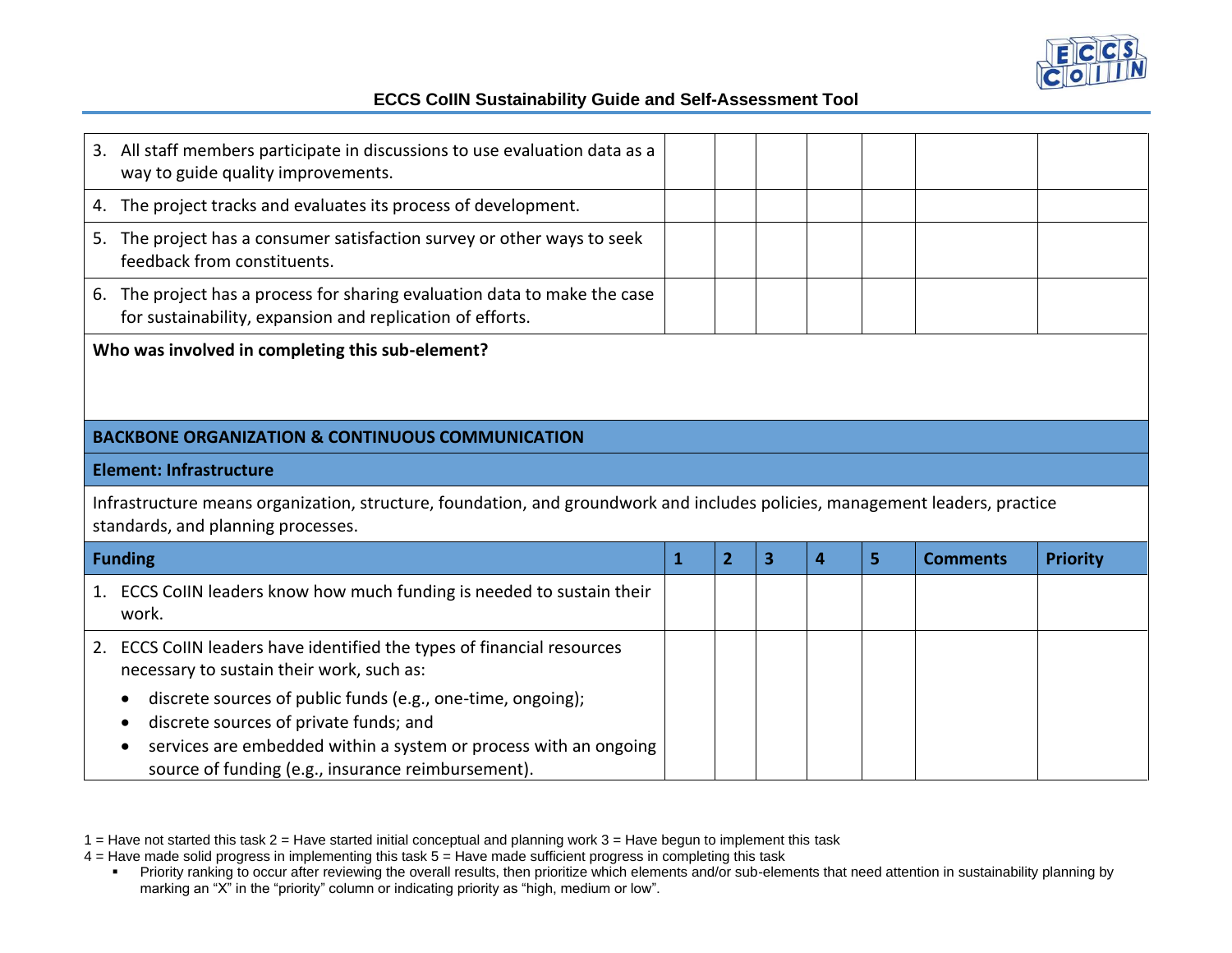

| 3. ECCS CollN leaders have identified and are pursuing ways to ensure<br>the most efficient use of existing funds (e.g., gaining economies of<br>scale).                                                                                            |  |  |
|-----------------------------------------------------------------------------------------------------------------------------------------------------------------------------------------------------------------------------------------------------|--|--|
| 4. ECCS CollN leaders have identified and are pursuing ways to support<br>the redirection or reallocation of funds (e.g., using funds freed up<br>through improved outcomes).                                                                       |  |  |
| 5. ECCS CollN leaders have identified and are pursuing ways to increase<br>the flexibility of existing funding streams (e.g., through pooling funds<br>across agencies and program lines or improving coordination of<br>existing funding streams). |  |  |
| 6. The initiative's leaders have identified relevant federal funding<br>sources (e.g., Medicaid, other federal entitlements, block grants, and<br>discretionary programs) and are taking steps to access these sources.                             |  |  |
| 7. The initiative's leaders have built public-private partnerships to<br>leverage private-sector funding, create leadership, and garner<br>technical expertise in support of their work (e.g., partnerships with<br>private insurance).             |  |  |
| The initiative's leaders have investigated ways to generate new<br>8.<br>revenue that the initiative can control (e.g., local fundraisers and<br>grants from public- and private-sector sources).                                                   |  |  |
| The initiative's leaders have identified and are pursuing ways to<br>9.<br>support the creation of new sources of public funds (e.g., general<br>revenue, expansion or creation of new taxes, and earmarked fees).                                  |  |  |
| Who was involved in completing this sub-element?                                                                                                                                                                                                    |  |  |
|                                                                                                                                                                                                                                                     |  |  |

1 = Have not started this task 2 = Have started initial conceptual and planning work 3 = Have begun to implement this task

4 = Have made solid progress in implementing this task 5 = Have made sufficient progress in completing this task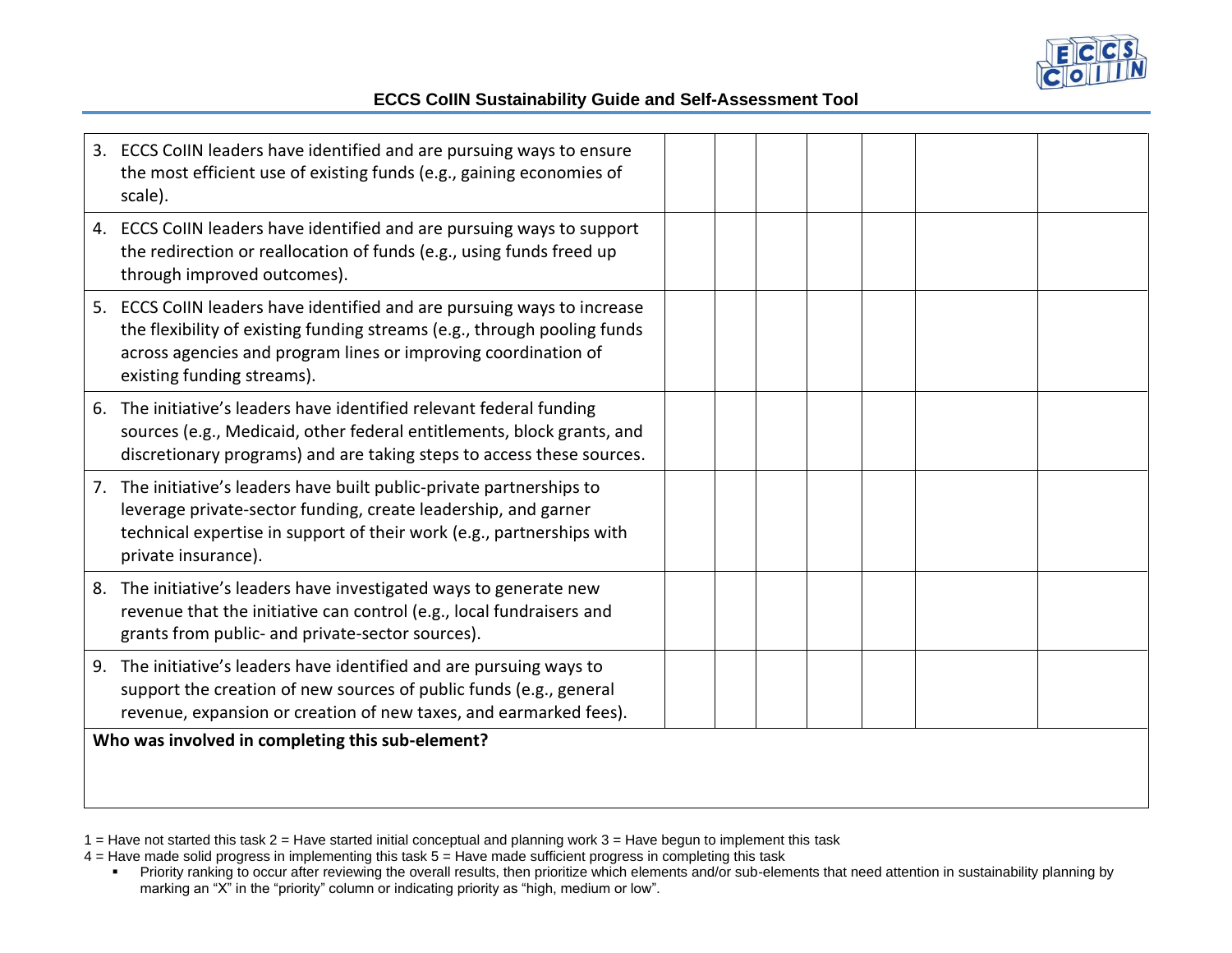

| <b>Fiscal Management</b>                                                                                                                                                                                                                         | 1            | $\overline{2}$ | 3 | 4 | 5 | <b>Comments</b> | <b>Priority</b> |
|--------------------------------------------------------------------------------------------------------------------------------------------------------------------------------------------------------------------------------------------------|--------------|----------------|---|---|---|-----------------|-----------------|
| The fiscal staff has received a thorough orientation to funding sources'<br>1.<br>rules and expectations related to budget development, budget<br>management, and budget revision.                                                               |              |                |   |   |   |                 |                 |
| The project has a process for monitoring contract deliverables with<br>2.<br>key program staff, which easily feeds into required reports. The fiscal<br>staff adheres to standard accounting principles and ensures adequate<br>fiscal controls. |              |                |   |   |   |                 |                 |
| 3. Policies and operating procedures are in place for the areas of a)<br>communications; b) fiscal; c) personnel, and d) program.                                                                                                                |              |                |   |   |   |                 |                 |
| The project has identified specific areas of policies or procedures that<br>4.<br>may need to be modified.                                                                                                                                       |              |                |   |   |   |                 |                 |
| Who was involved in completing this sub-element?                                                                                                                                                                                                 |              |                |   |   |   |                 |                 |
| <b>Management Structure</b>                                                                                                                                                                                                                      | $\mathbf{1}$ | $\overline{2}$ | 3 | 4 | 5 | <b>Comments</b> | <b>Priority</b> |
| The governing bodies (e.g., council members) received an orientation<br>1.<br>to the ECCS CollN work.                                                                                                                                            |              |                |   |   |   |                 |                 |
| The organizational chart includes a clear decision-making and<br>2.<br>management process.                                                                                                                                                       |              |                |   |   |   |                 |                 |
| The organizational chart reflects cultural strengths and appropriate<br>3.<br>ECCS CollN principles (e.g., system change advocates, consultation,<br>and parent/family roles).                                                                   |              |                |   |   |   |                 |                 |

<sup>1 =</sup> Have not started this task 2 = Have started initial conceptual and planning work 3 = Have begun to implement this task

<sup>4 =</sup> Have made solid progress in implementing this task 5 = Have made sufficient progress in completing this task

<sup>■</sup> Priority ranking to occur after reviewing the overall results, then prioritize which elements and/or sub-elements that need attention in sustainability planning by marking an "X" in the "priority" column or indicating priority as "high, medium or low".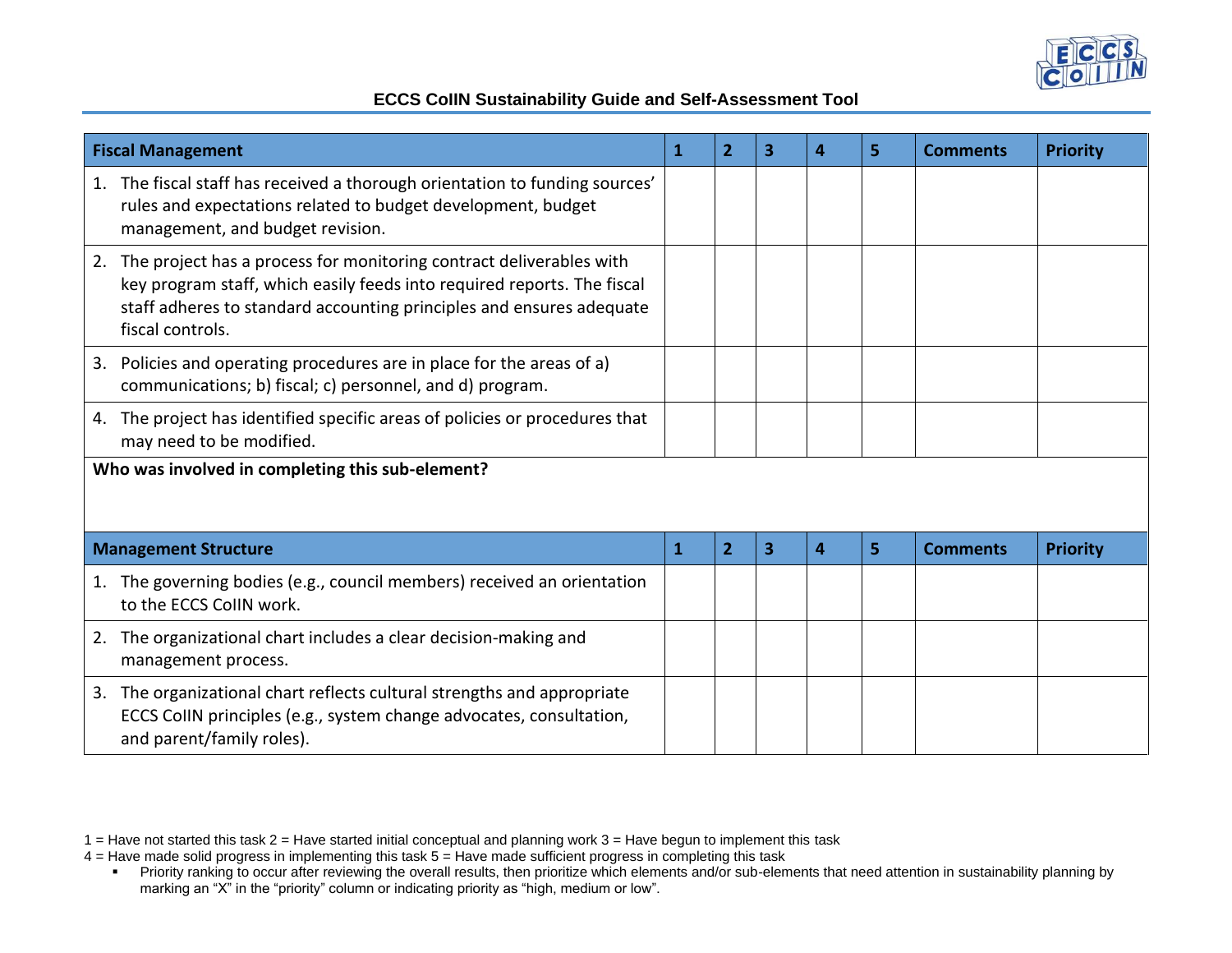

| Who was involved in completing this sub-element?                                                                                                     |              |                |   |   |   |                 |                 |
|------------------------------------------------------------------------------------------------------------------------------------------------------|--------------|----------------|---|---|---|-----------------|-----------------|
|                                                                                                                                                      |              |                |   |   |   |                 |                 |
| <b>Staffing and Personnel Management</b>                                                                                                             | $\mathbf{1}$ | $\overline{2}$ | 3 | 4 | 5 | <b>Comments</b> | <b>Priority</b> |
| Staff recruitment efforts focus on skills needed for ECCS CollN work in<br>1.<br>addition to building community-will skills.                         |              |                |   |   |   |                 |                 |
| Job descriptions reflect the project's values and principles, both in title<br>2.<br>and duties.                                                     |              |                |   |   |   |                 |                 |
| Who was involved in completing this sub-element?                                                                                                     |              |                |   |   |   |                 |                 |
|                                                                                                                                                      |              |                |   |   |   |                 |                 |
| <b>Continuous Communication</b>                                                                                                                      | $\mathbf{1}$ | $\overline{2}$ | 3 | 4 | 5 | <b>Comments</b> | <b>Priority</b> |
| The project has developed a plan for ongoing communication with<br>1.<br>stakeholders, parents, partner organizations/agencies and the<br>community. |              |                |   |   |   |                 |                 |
| The project has a plan for sharing information, results and activities.<br>2.                                                                        |              |                |   |   |   |                 |                 |
| Who was involved in completing this sub-element?                                                                                                     |              |                |   |   |   |                 |                 |
|                                                                                                                                                      |              |                |   |   |   |                 |                 |
|                                                                                                                                                      |              |                |   |   |   |                 |                 |

<sup>1 =</sup> Have not started this task 2 = Have started initial conceptual and planning work 3 = Have begun to implement this task

<sup>4 =</sup> Have made solid progress in implementing this task 5 = Have made sufficient progress in completing this task

<sup>■</sup> Priority ranking to occur after reviewing the overall results, then prioritize which elements and/or sub-elements that need attention in sustainability planning by marking an "X" in the "priority" column or indicating priority as "high, medium or low".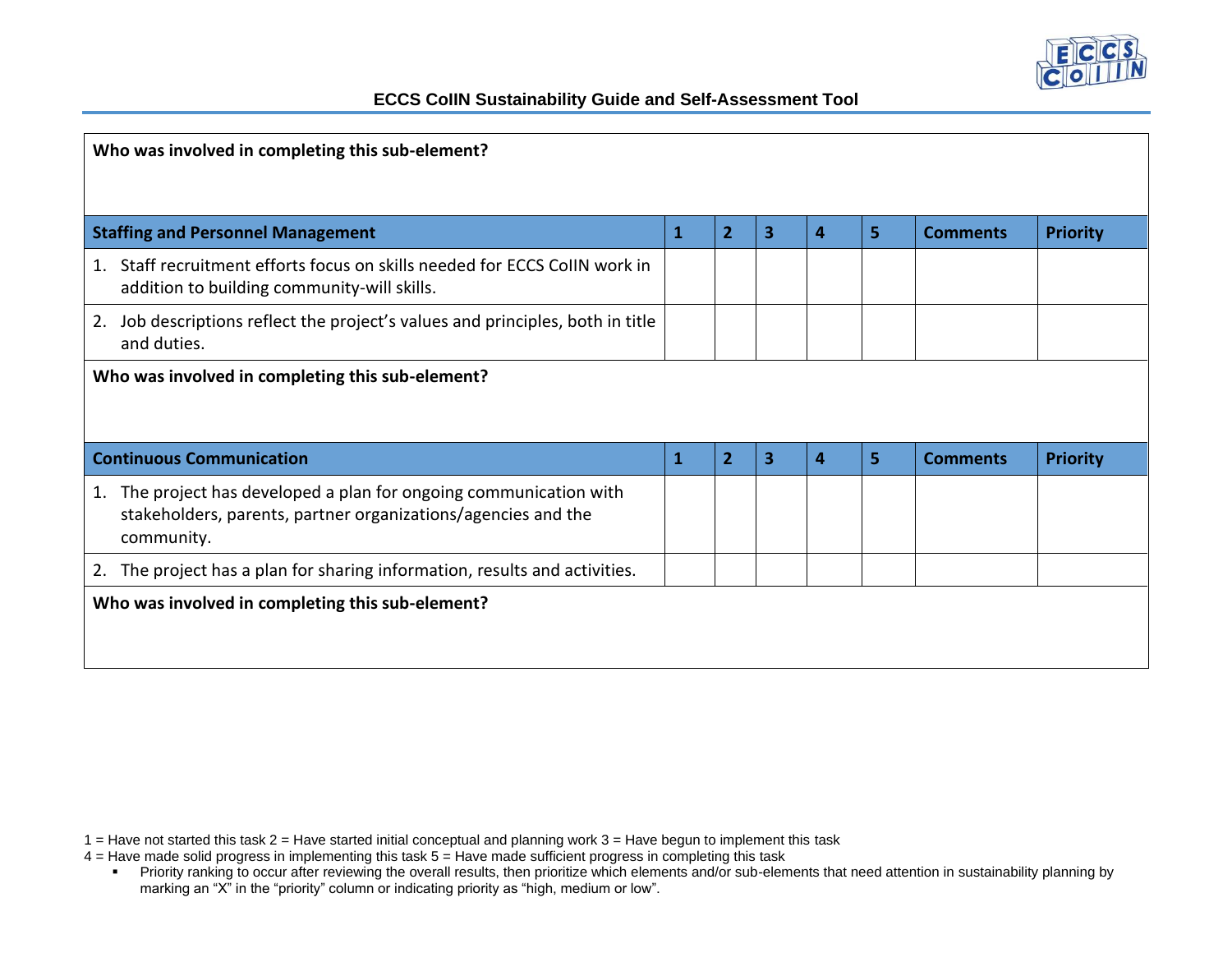

|                               | <b>Governance and Infrastructure</b><br>2<br>з |                     |                              |                       |  |  |                        | 5                   |  | <b>Comments</b>             | <b>Priority</b> |  |
|-------------------------------|------------------------------------------------|---------------------|------------------------------|-----------------------|--|--|------------------------|---------------------|--|-----------------------------|-----------------|--|
| <b>Collaboration Spectrum</b> |                                                |                     |                              |                       |  |  |                        |                     |  |                             |                 |  |
|                               |                                                |                     | *From the Tamarack Institute |                       |  |  |                        |                     |  |                             |                 |  |
|                               |                                                |                     |                              |                       |  |  |                        |                     |  |                             |                 |  |
| Compete                       | Co-exist (no                                   | Communicate         | Cooperate (as                | Coordinate            |  |  | Collaborate (longer    |                     |  | Integrate (fully integrated |                 |  |
| (competition for              | systematic                                     | (interagency)       | needed, often                | (organizations        |  |  | term interaction       |                     |  | programs, planning and      |                 |  |
| clients, resources,           | connection                                     | information sharing | informal, interaction        | systematically adjust |  |  |                        | based on shared     |  | funding)                    |                 |  |
| partners, public              | between                                        | (e.g., networking)) | on discrete activities       | and align work with   |  |  | mission, goals, shared |                     |  |                             |                 |  |
| attention)                    | agencies)                                      |                     | or projects)                 | each other for        |  |  |                        | decision-makers and |  |                             |                 |  |
|                               |                                                |                     |                              | greater outcomes)     |  |  | resources)             |                     |  |                             |                 |  |

Please mark where your partner agencies, and/ or advisory council members are on the Collaboration Spectrum related to Collective Impact:

1. Discuss your rating on the spectrum – why you selected the rating.

2. What strategies or activities do you have planned for moving along the spectrum?

 $1 =$  Have not started this task  $2 =$  Have started initial conceptual and planning work  $3 =$  Have begun to implement this task

4 = Have made solid progress in implementing this task 5 = Have made sufficient progress in completing this task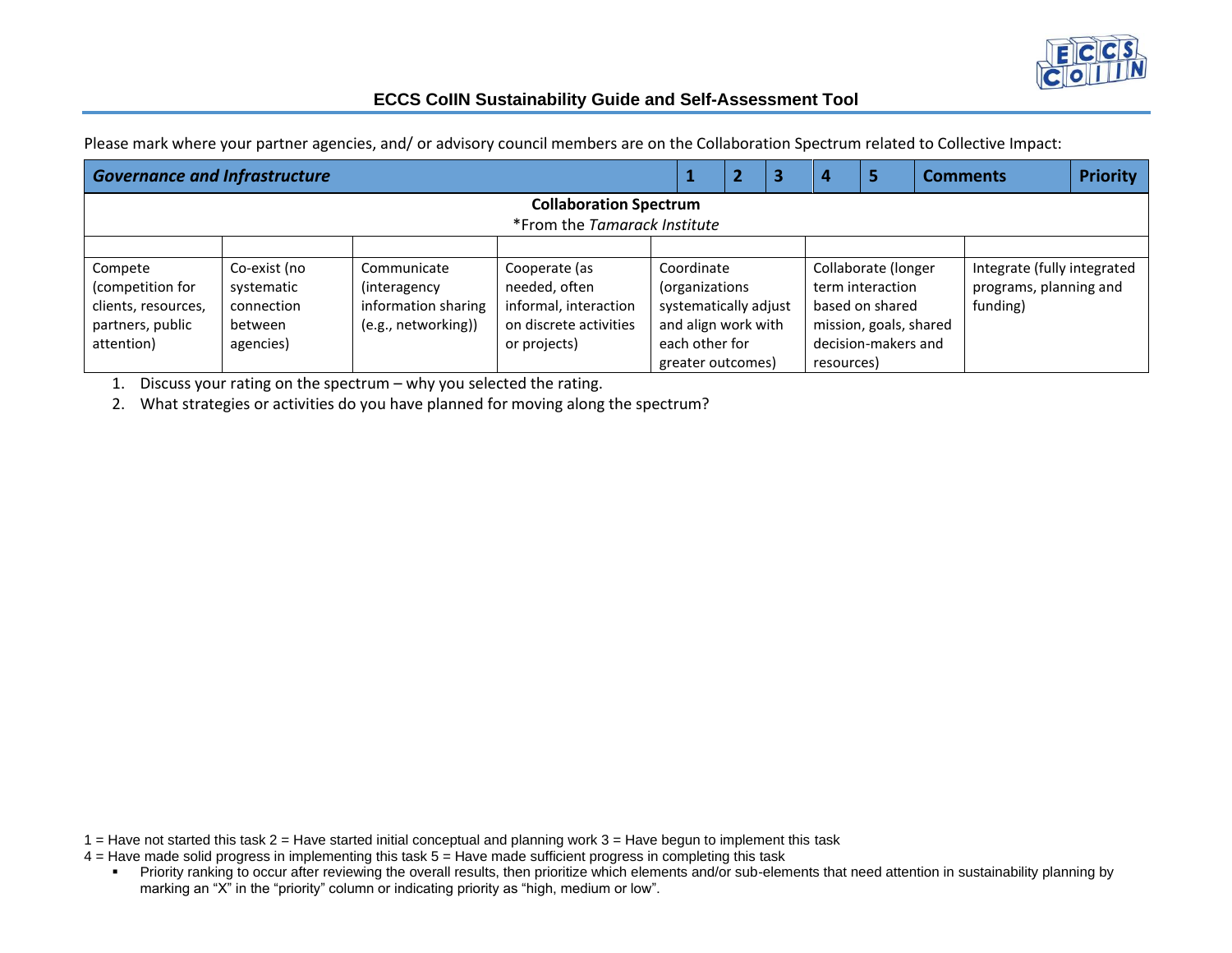

| <b>Sustainability Plan</b>                                                                                                                      |   |  |   |   |   |                 |  |
|-------------------------------------------------------------------------------------------------------------------------------------------------|---|--|---|---|---|-----------------|--|
| The sustainability plan includes the following elements (see Sample Sustainability Resources documents):                                        |   |  |   |   |   |                 |  |
|                                                                                                                                                 | 1 |  | з | 4 | 5 | <b>Comments</b> |  |
| Clear priorities, including financing strategies, support from partner<br>agencies for certain activities or other efforts to continue the work |   |  |   |   |   |                 |  |
| Steps to be accomplished toward each financing priority area                                                                                    |   |  |   |   |   |                 |  |
| Timelines for each task                                                                                                                         |   |  |   |   |   |                 |  |
| Key leader roles and responsibilities                                                                                                           |   |  |   |   |   |                 |  |
| Detailed benchmarks to monitor progress toward long-term sustainability                                                                         |   |  |   |   |   |                 |  |

The planning group could prioritize the results based on impact and effort, where responses from the self-assessment are organized into categories:

- 1) easy to do and yields a big improvement
- 2) easy to do but yields a small improvement
- 3) difficult to do but yields a big improvement; and
- 4) difficult to do but yields small improvement.

This is one way to sort results from the tool, rank them, and create an action-oriented sustainability plan for top ranked items.